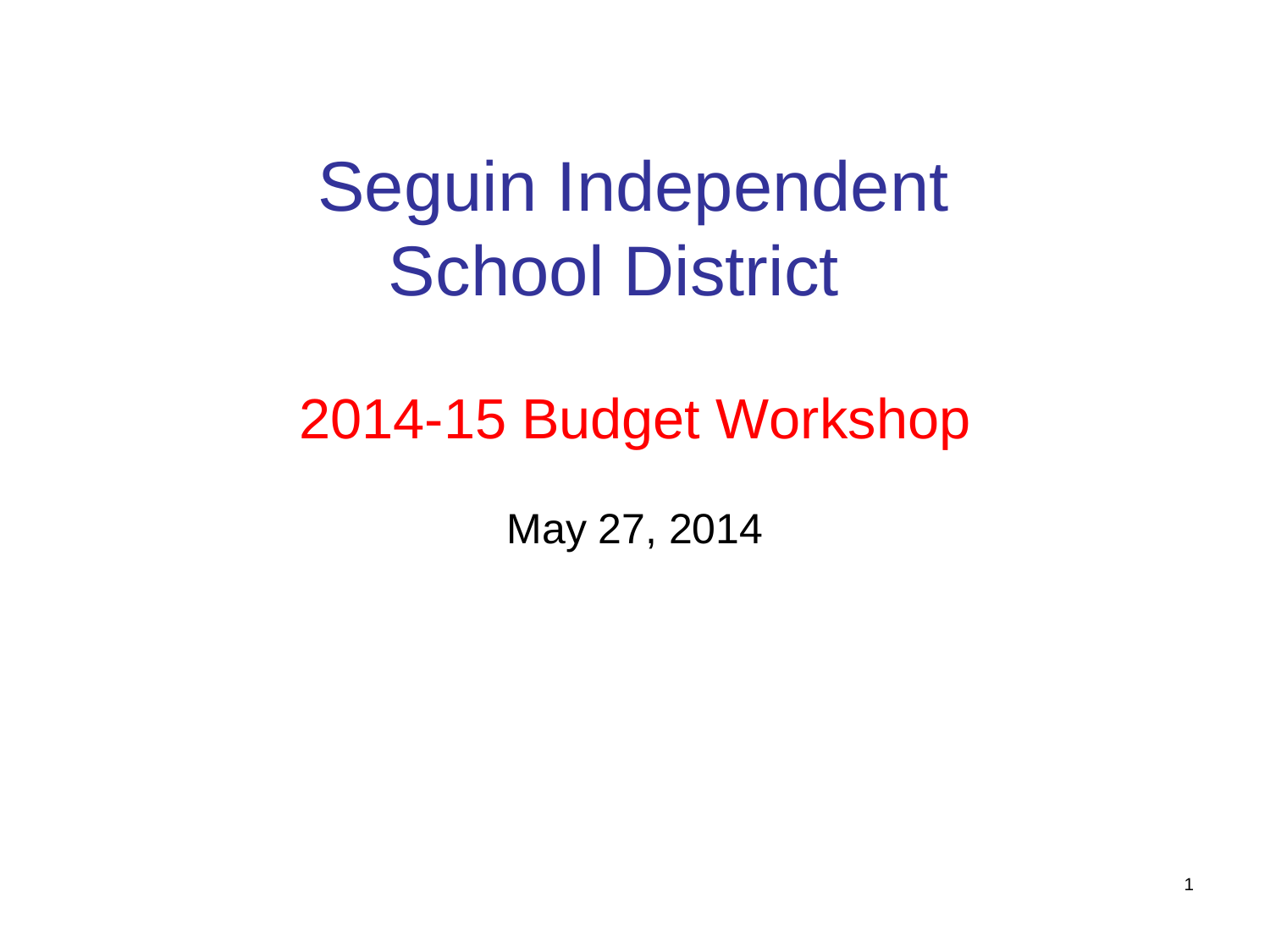

#### **SEGUIN INDEPENDENT SCHOOL DISTRICT Net Taxable Property Value**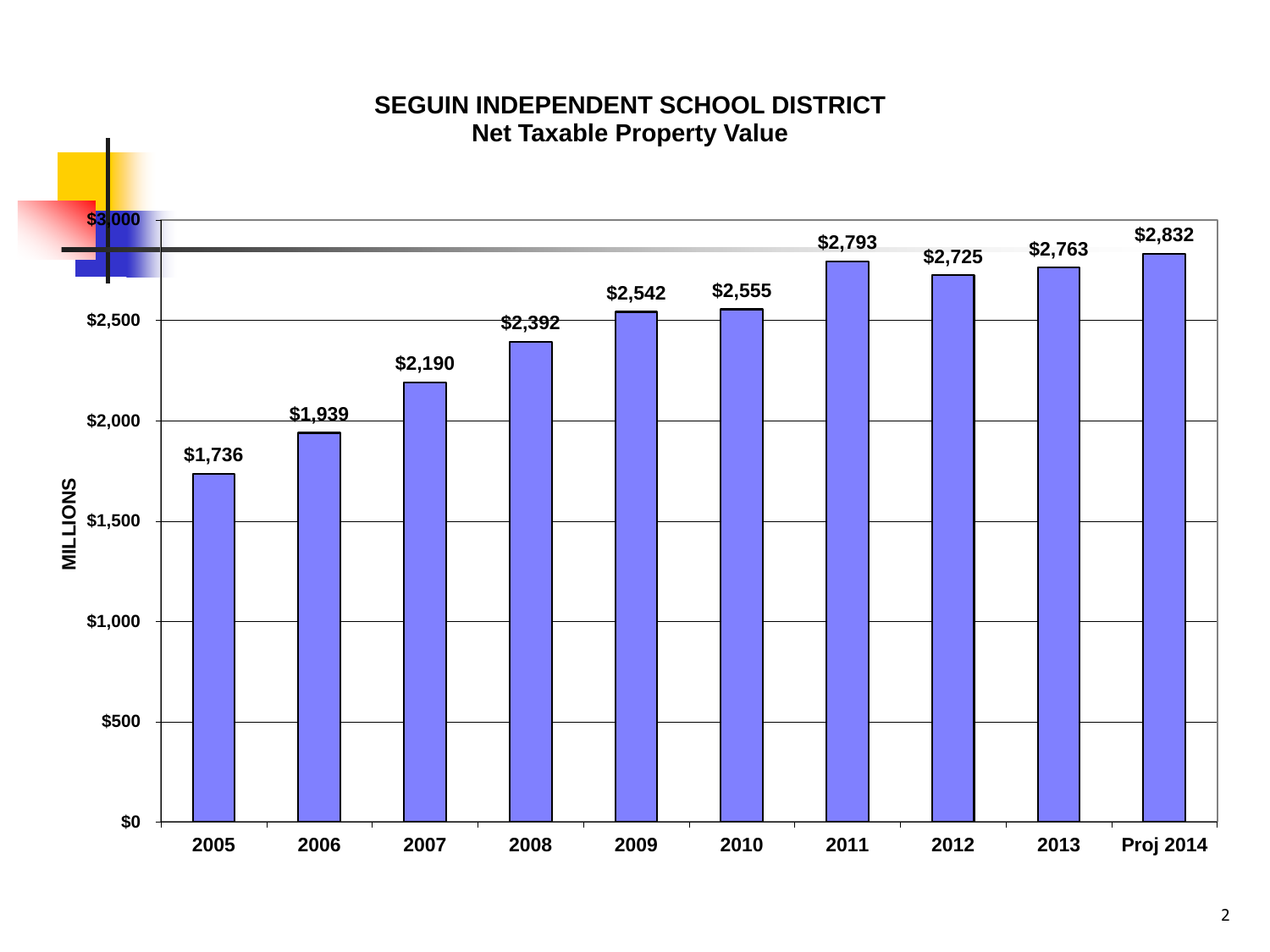#### **SEGUIN INDEPENDENT SCHOOL DISTRICT TAX RATE HISTORY**

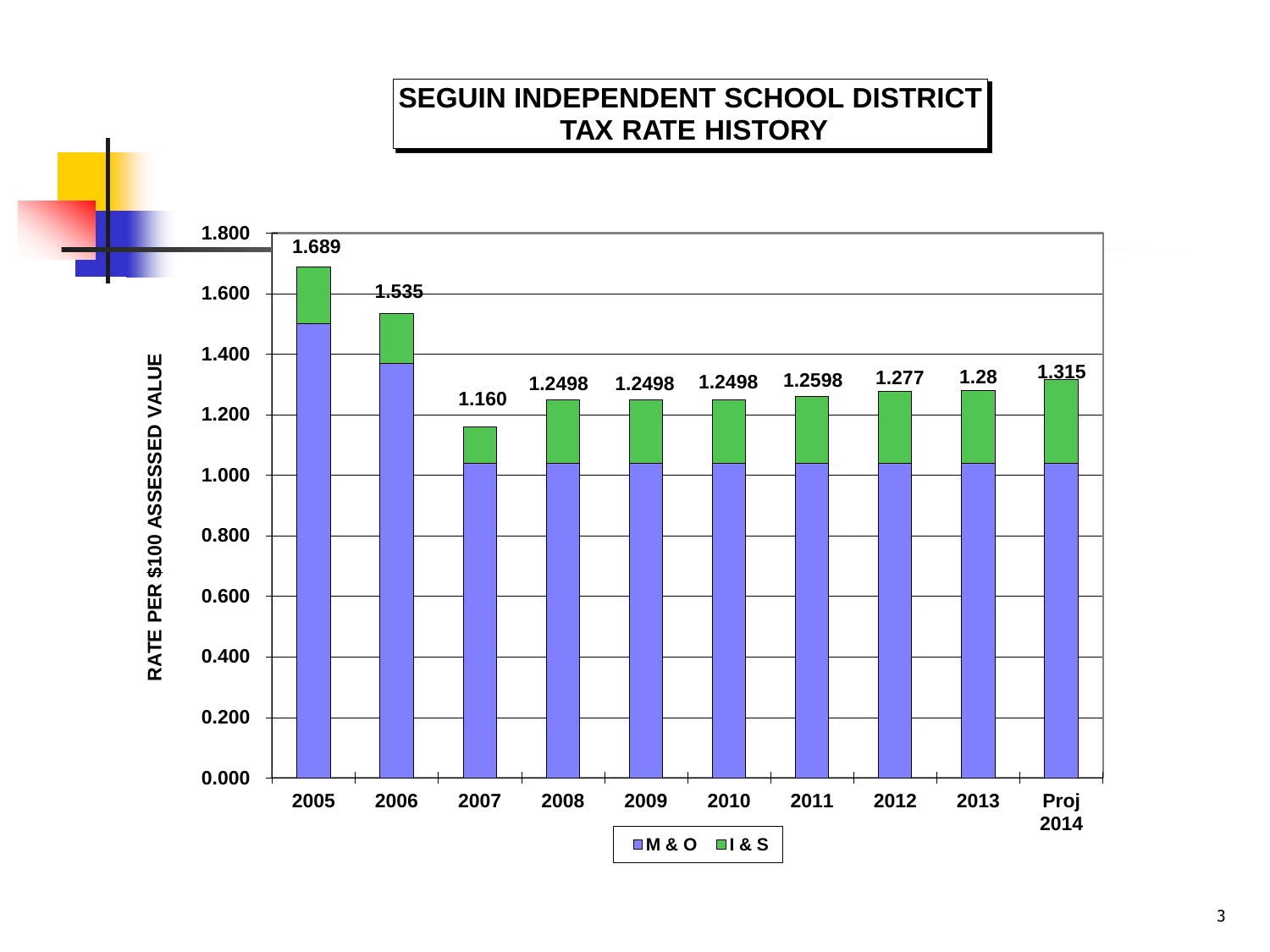#### **SEGUIN INDEPENDENT SCHOOL DISTRICT Tax Rate History**

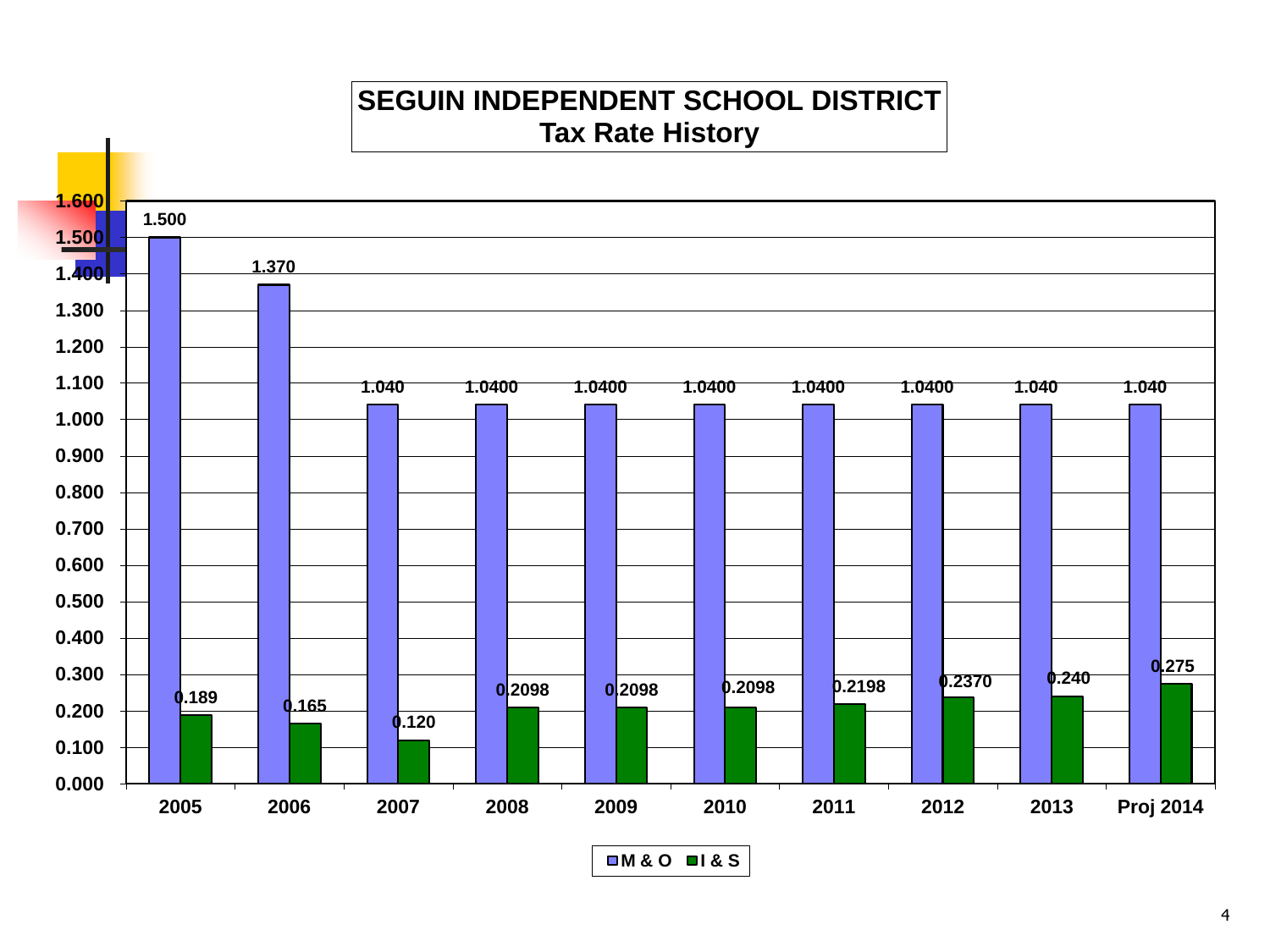I&S Tax Rate Compared to Bond Projection

- 2013 Rate/\$100 valuation \$.240 Estimated Incr for 2014 .035 2014 Projected Tax Rate\* \$.275
- Projected 2014 Rate per Bond Inf \$.313 Tax Rate Savings/\$100 valuation (\$.038)
- \* Includes \$45 Million in bonds sold in February 2014. Five percent growth in property values, structuring of bonds, and interest rates on the bonds allowed for lower tax rate than originally anticipated.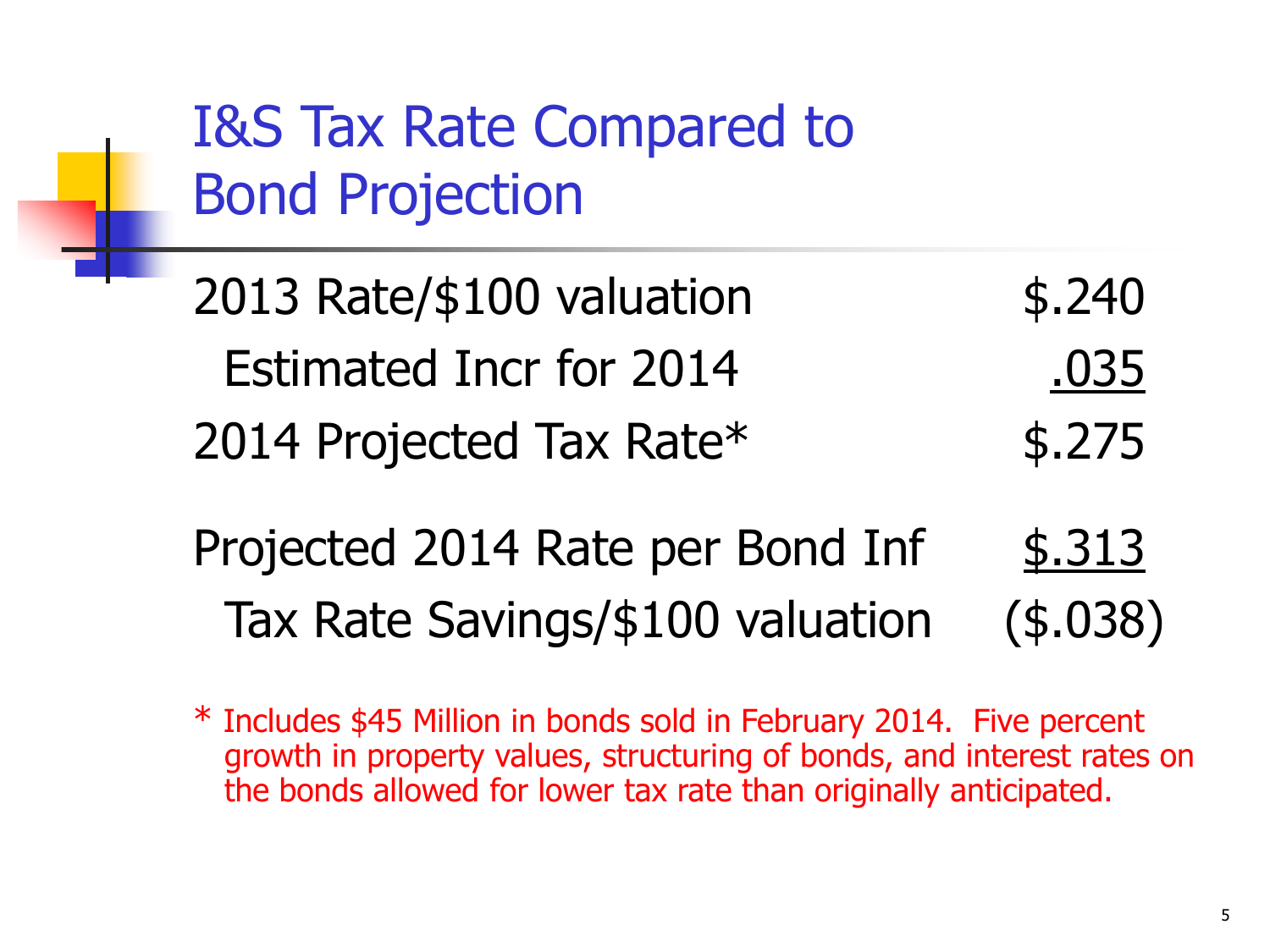#### **SEGUIN INDEPENDENT SCHOOL DISTRICT TOTAL GENERAL FUND BALANCE HISTORY**

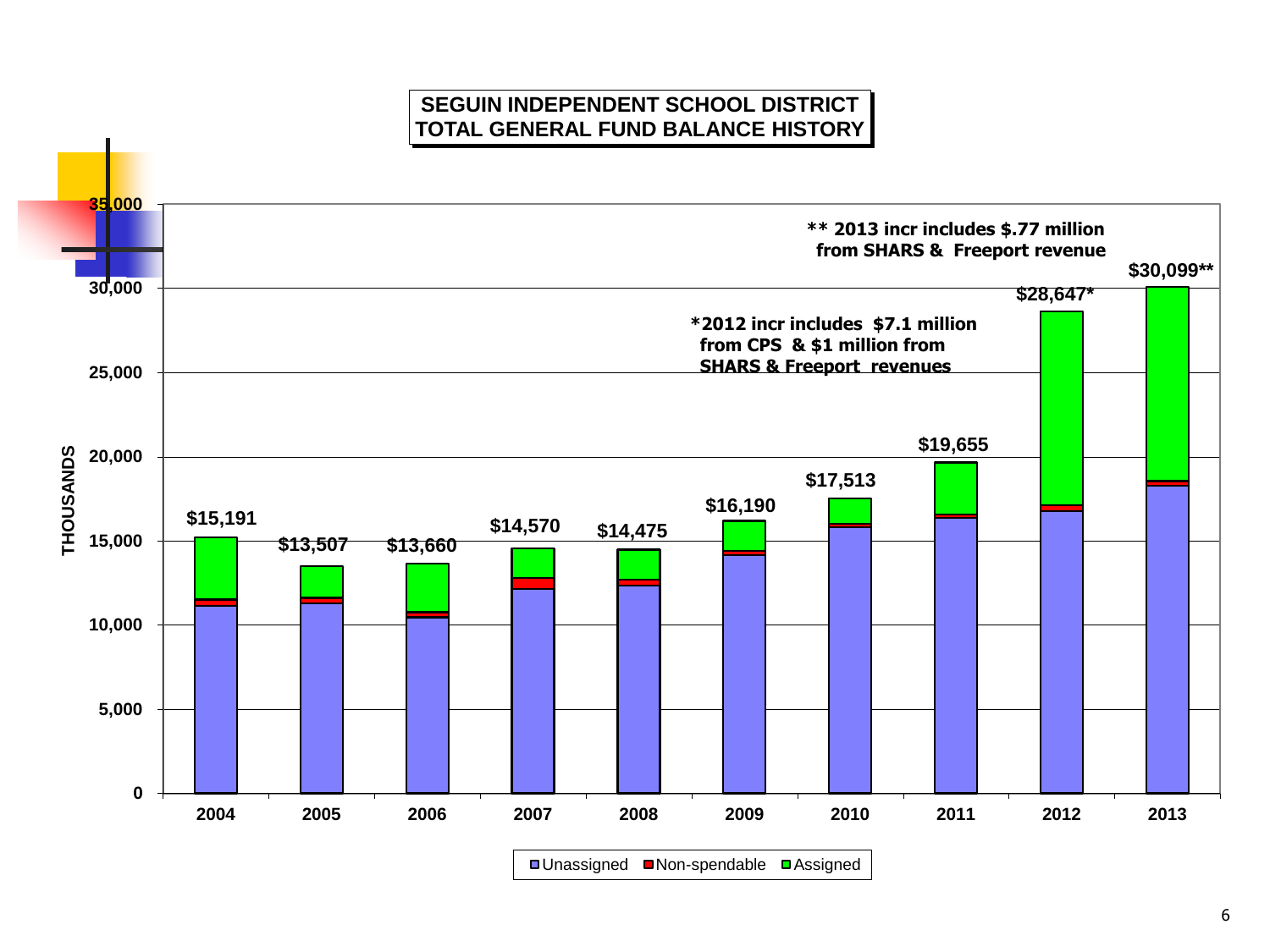#### **SEGUIN INDEPENDENT SCHOOL DISTRICT GENERAL FUND BALANCE HISTORY**

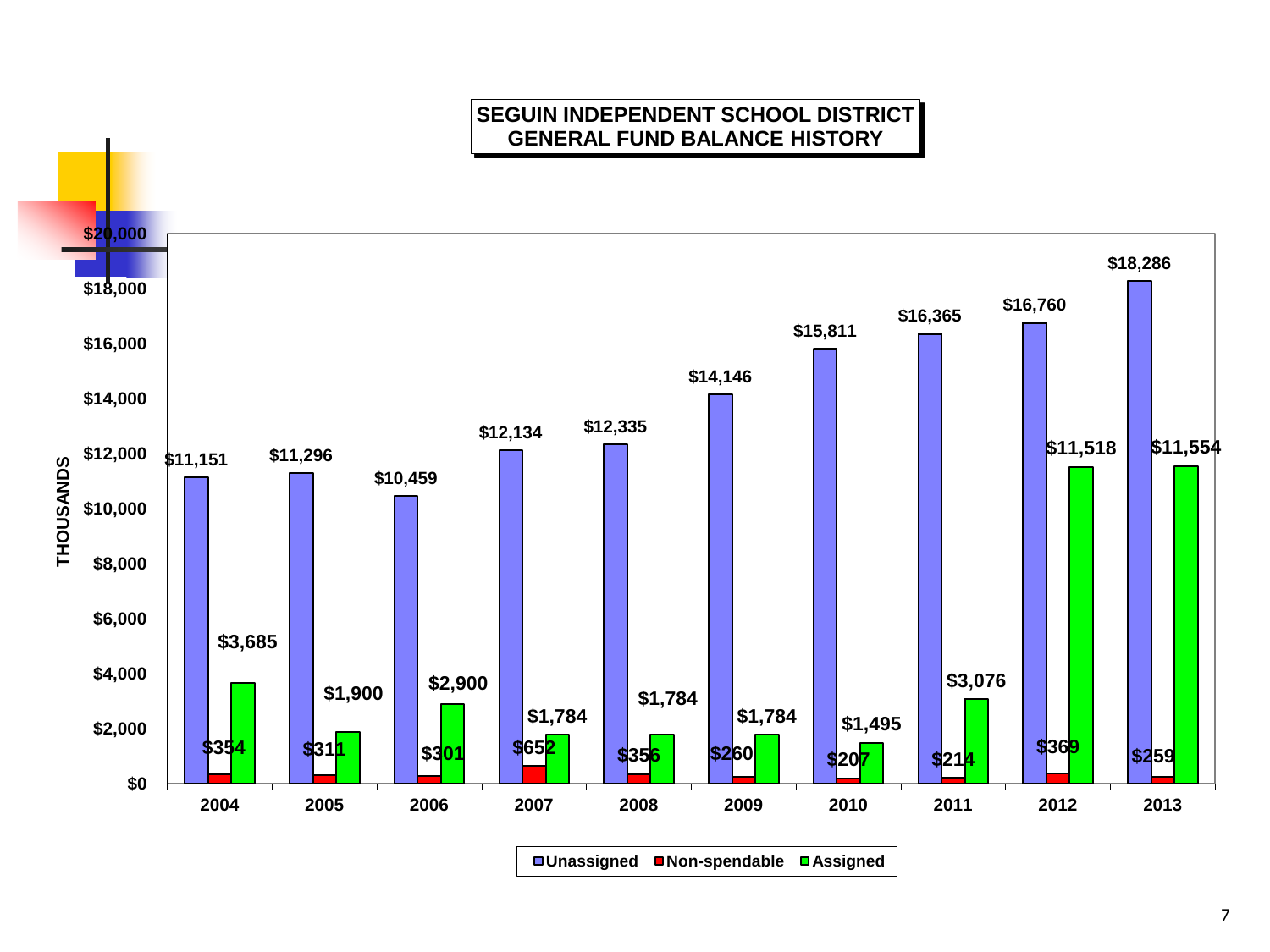#### General Fund Assigned Fund Balances

|                                                        | As of         | Projected  |                |
|--------------------------------------------------------|---------------|------------|----------------|
|                                                        | June 30, 2013 | 2013-14    | <b>Balance</b> |
| Const, Improvements & Eq                               | \$2,014,359   |            | \$2,014,359    |
| <b>Budgeted Exp &amp; Transf Out</b>                   |               | (730, 566) | (730, 566)     |
| <b>Projected Const, Improvements &amp; Eq Fund Bal</b> |               |            | \$1,283,793    |
| <b>Freeport Revenue</b>                                | \$941,769     |            | \$941,769      |
| <b>Budgeted Expenditures</b>                           |               | (57, 015)  | (57, 015)      |
| <b>Projected Freeport Fund Balance</b>                 |               |            | \$884,754      |
|                                                        |               |            |                |
| <b>SHARS Revenue</b>                                   | \$1,474,894   |            | \$1,474,894    |
| <b>Projected Revenue</b>                               |               | 750,000    | 750,000        |
| <b>Budgeted Expenditures</b>                           |               | (534, 563) | (534, 563)     |
| <b>Projected SHARS Fund Balance</b>                    |               |            | \$1,690,331    |
| <b>CPS Settlement</b>                                  | \$7,122,971   |            | \$7,122,971    |
| <b>Original CPS Payment</b>                            | \$8,137,900   |            |                |
| <b>SEF Matching Grants</b>                             | (200,000)     |            |                |
| Amount Deferred for lost taxes 2013-14                 | (814, 929)    |            |                |
| Assigned Fund Balance - CPS Settlement                 | \$7,122,971   |            |                |
| <b>Projected Caterpillar Value Limitation Revenue</b>  | \$0           | 936,390    | \$936,390      |
| <b>Total of Assigned Fund Balances</b>                 | \$11,553,993  | \$364,246  | \$11,918,239   |
|                                                        |               |            |                |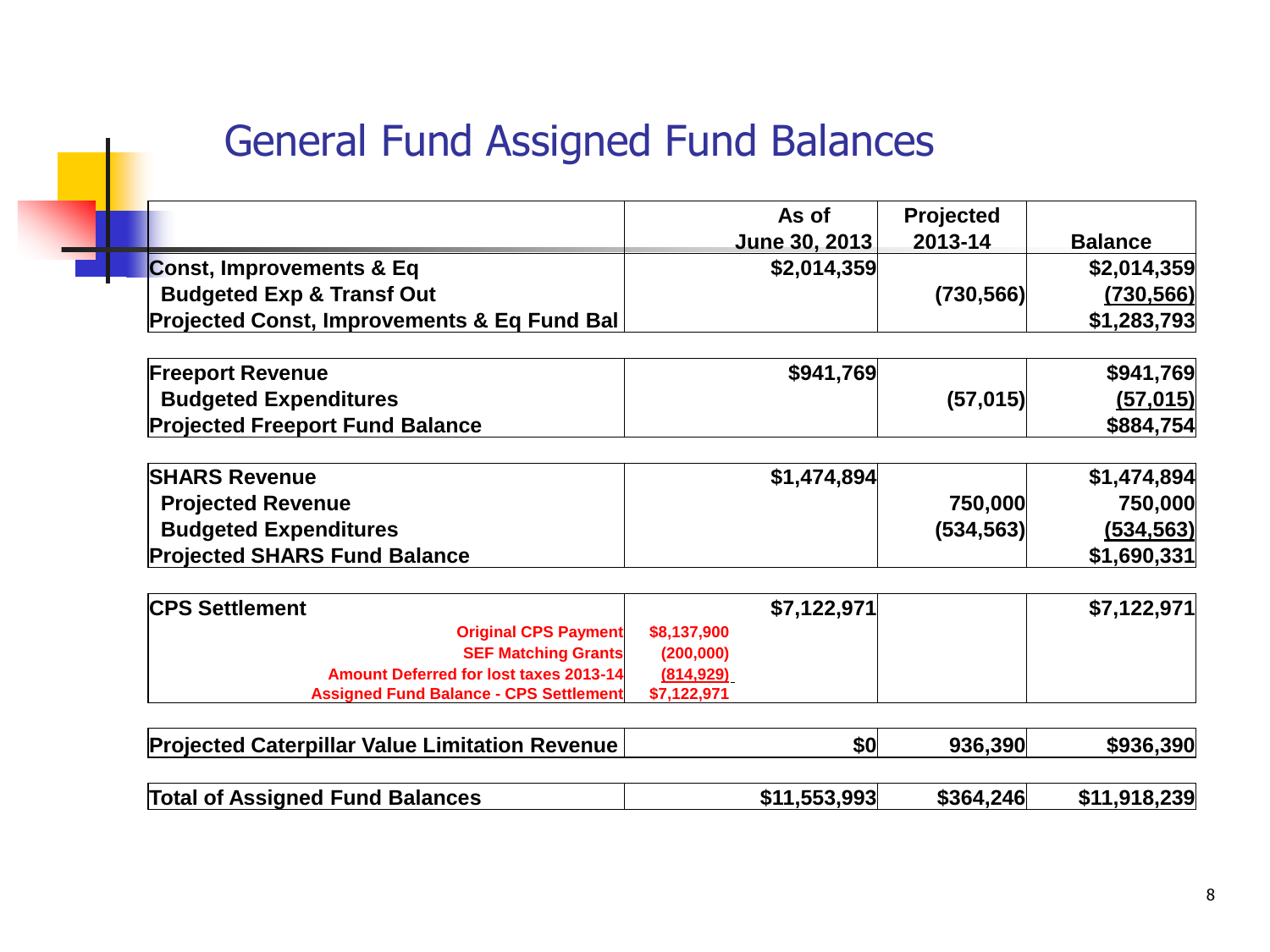

#### 9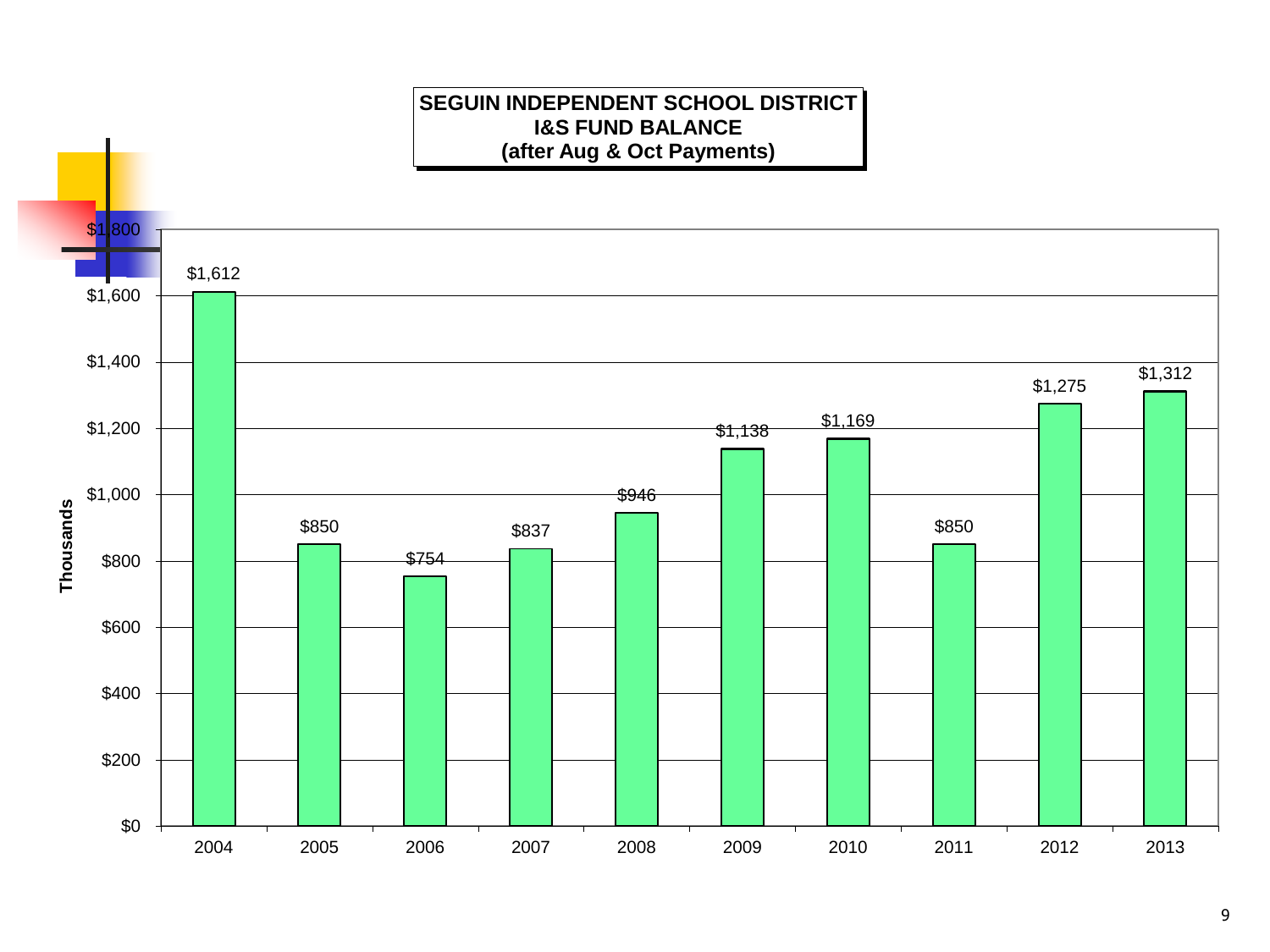

#### **SEGUIN INDEPENDENT SCHOOL DISTRICT STUDENT ENROLLMENT HISTORY Per Fall PEIMS Snapshot**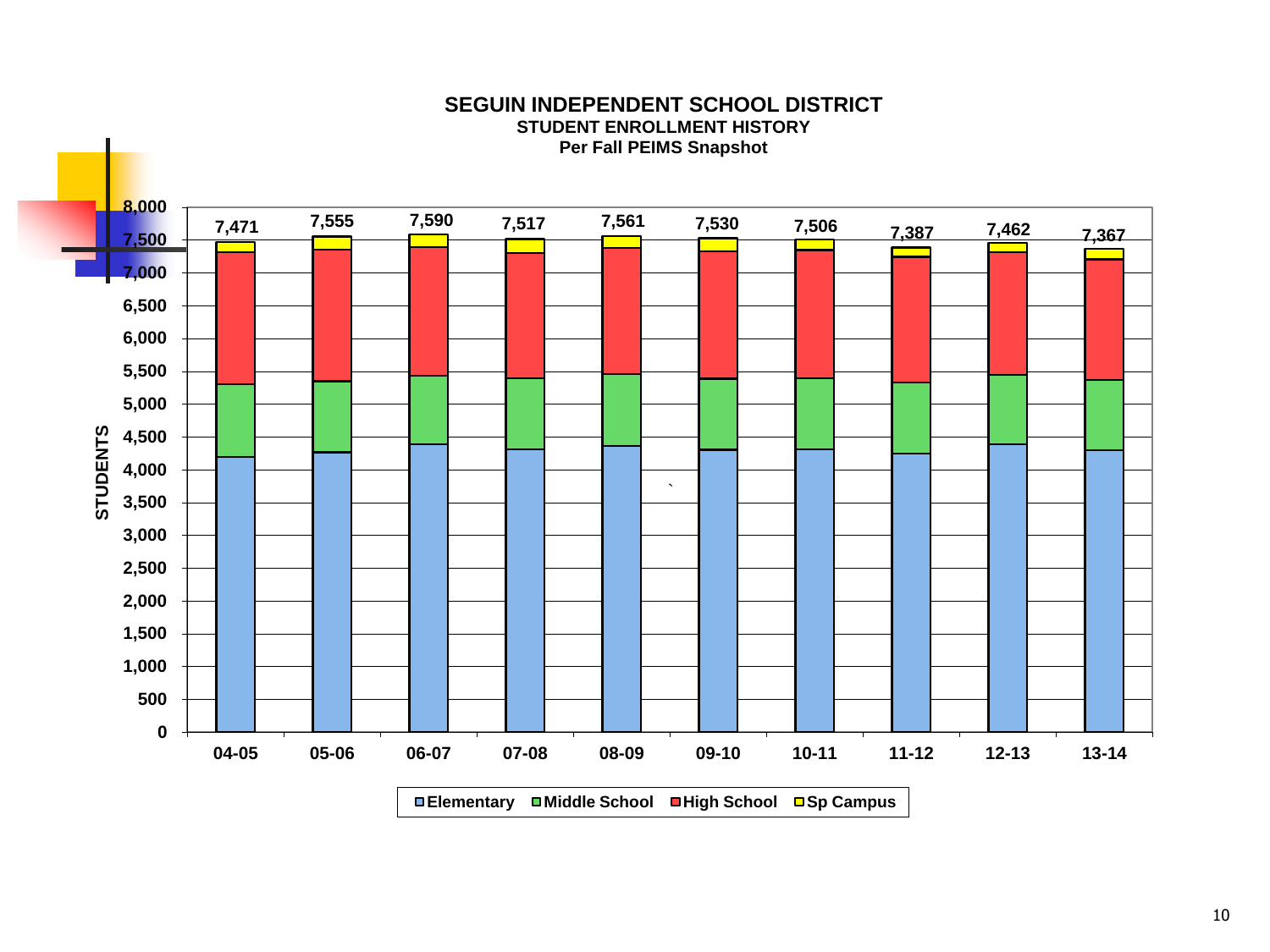

#### **SEGUIN INDEPENDENT SCHOOL DISTRICT STUDENT ENROLLMENT HISTORY BY GRADE Per Fall PEIMS Snapshot**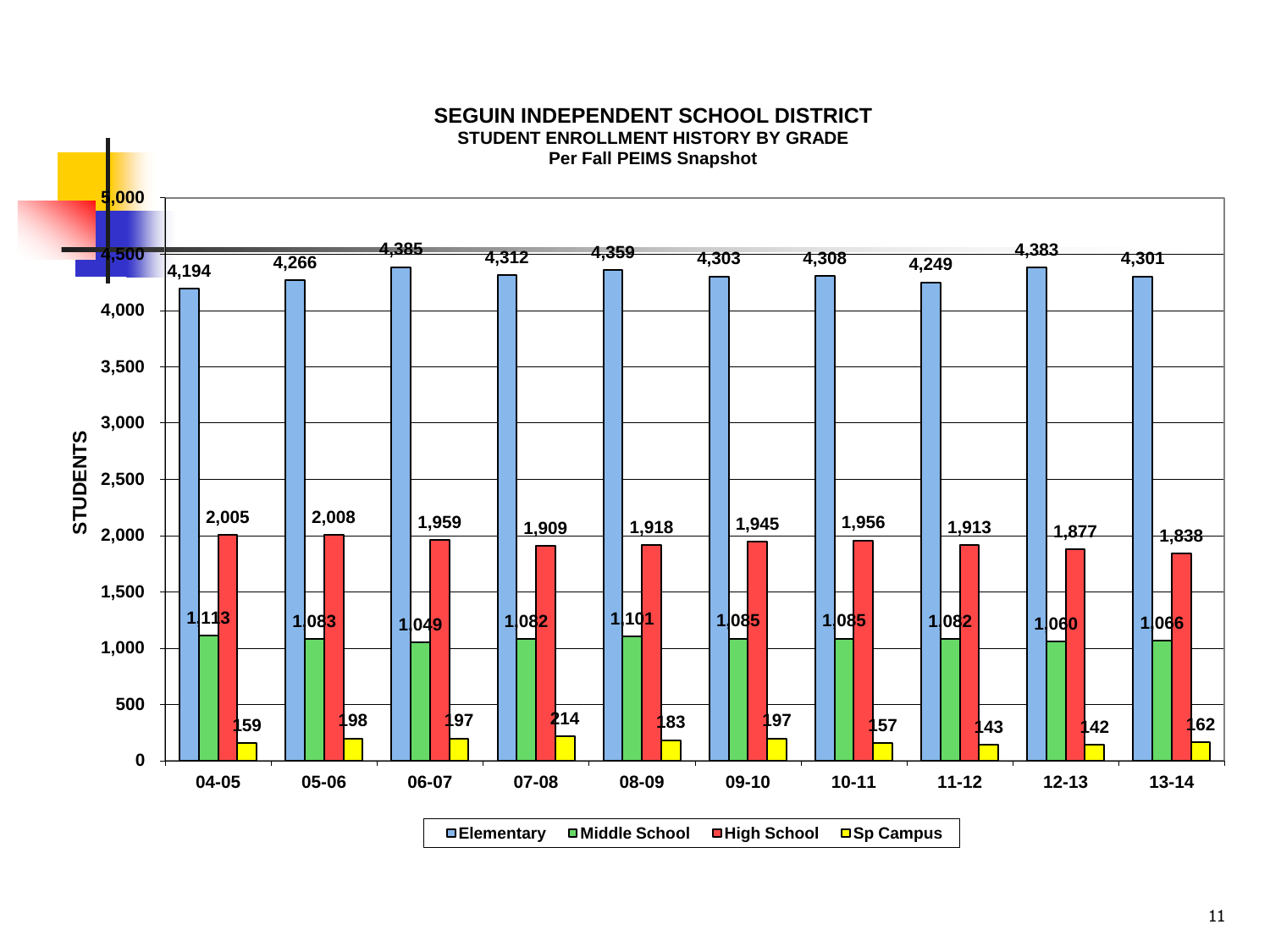

#### **SEGUIN INDEPENDENT SCHOOL DISTRICT TOTAL BUDGETED REVENUE**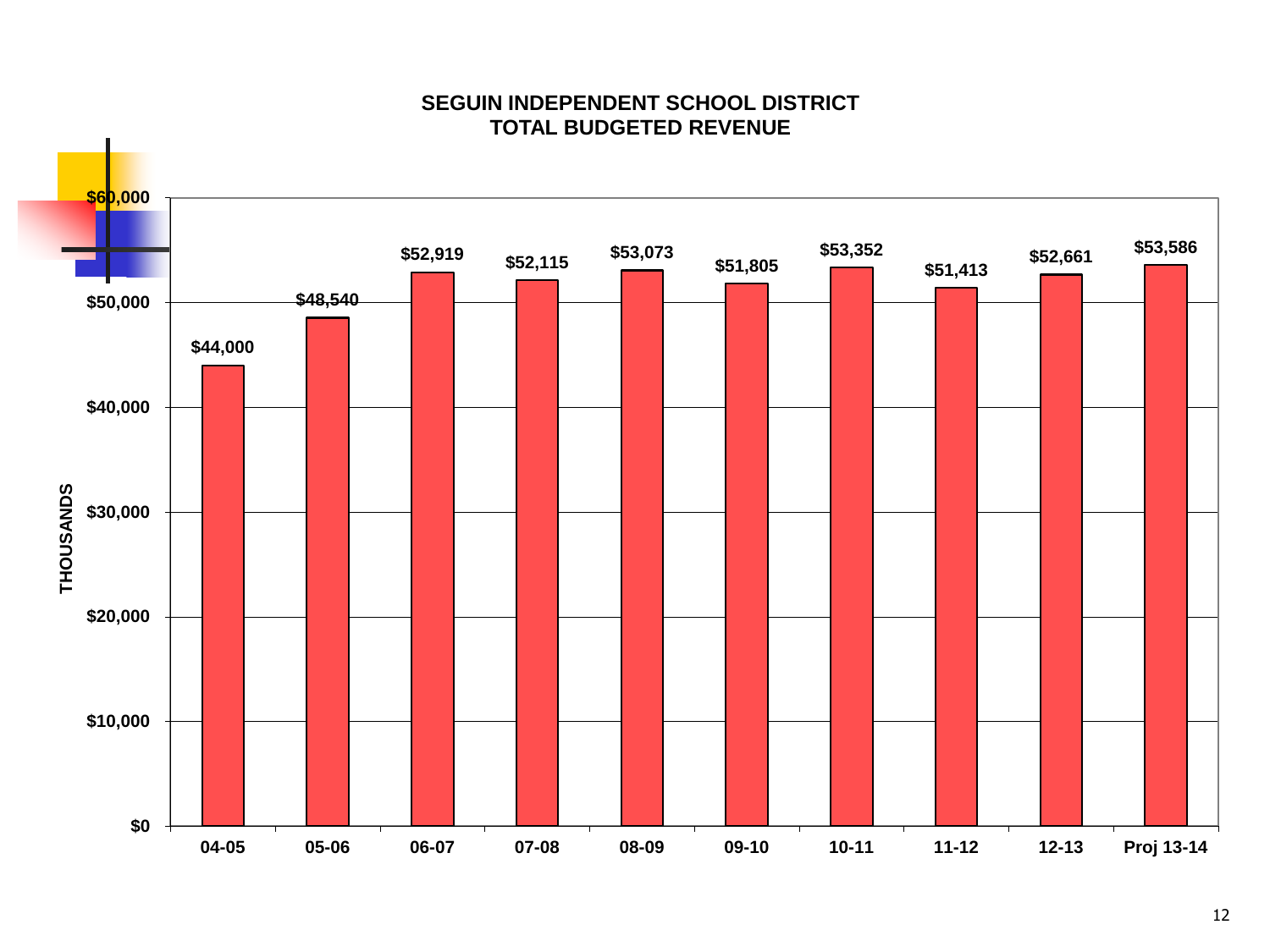#### **SEGUIN INDEPENDENT SCHOOL DISTRICT** General Fund Revenue by Year



13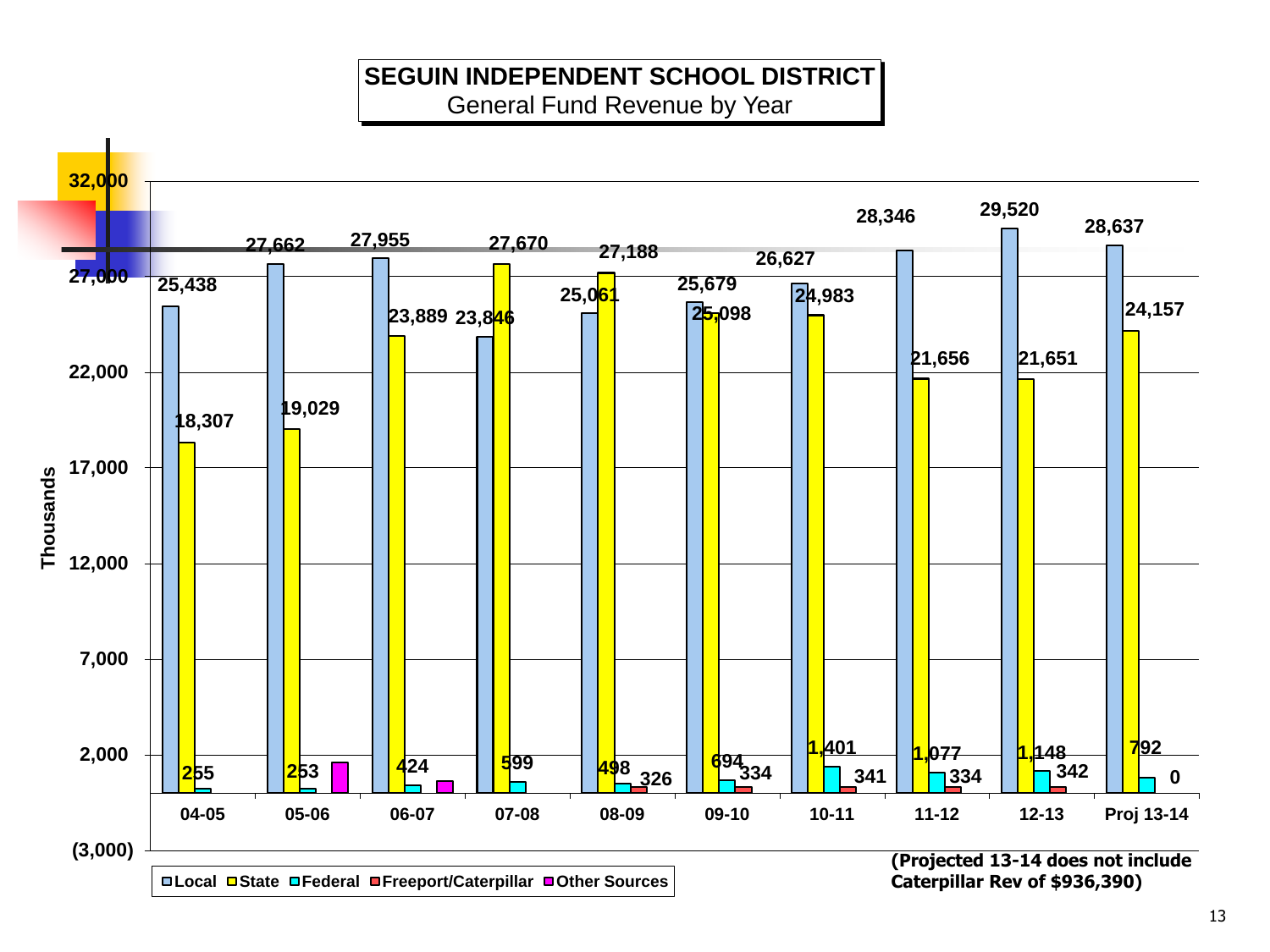#### **SEGUIN INDEPENDENT SCHOOL DISTRICT TOTAL GENERAL FUND EXPENDITURES**

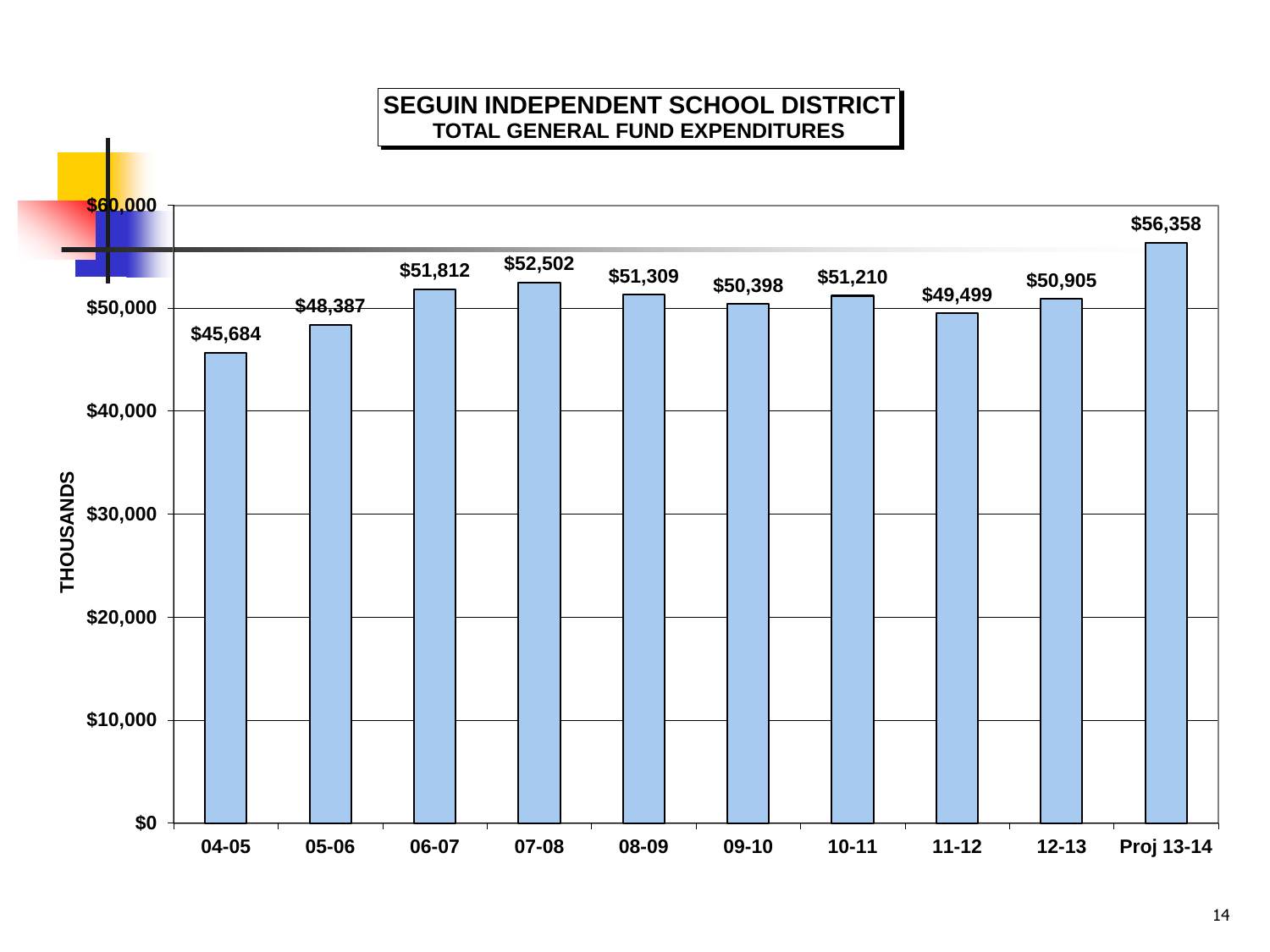# 2014-15 General Fund Revenue Projections

|                            |              |             | Projected    |
|----------------------------|--------------|-------------|--------------|
|                            | 2013-14      | Change      | 2014-15      |
| <b>Property Taxes</b>      | \$27,473,000 | \$794,000   | \$28,267,000 |
| Payment for loss of Taxes  |              |             |              |
| <b>CPS Exemption</b>       | 814,929      | (814, 929)  |              |
| <b>Other Local Sources</b> | 348 946      | (32,500)    | 316,446      |
| <b>State Revenue</b>       | 24,157,550   | 1,797,430   | 25,954,980   |
| <b>Federal Revenue</b>     | 791,790      | (191,790)   | 600,000      |
| <b>TOTAL REVENUE</b>       | \$53,586,215 | \$1,552,211 | \$55,138,426 |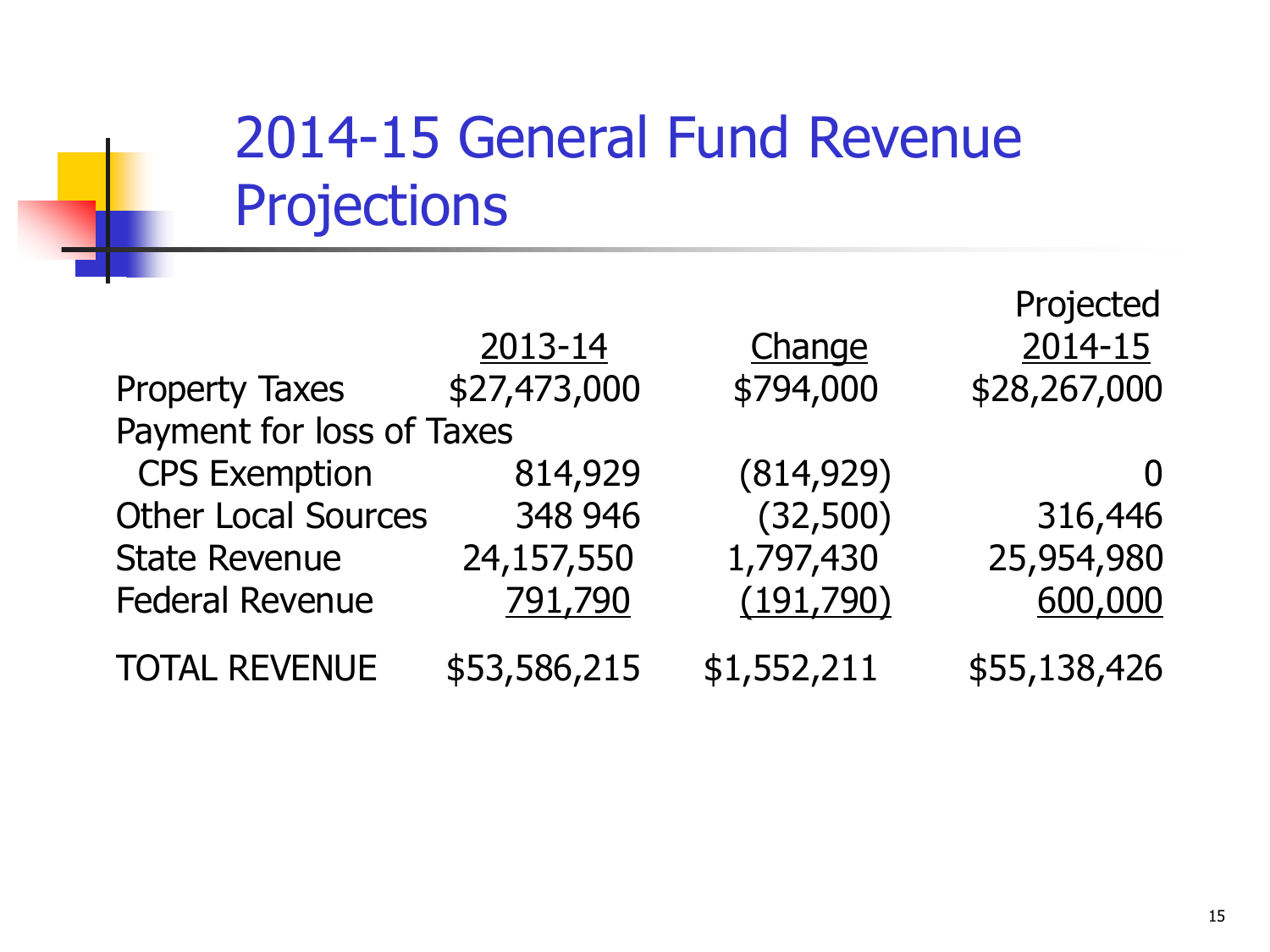#### **SEGUIN INDEPENDENT SCHOOL DISTRICT ESTIMATED TAX REVENUE 2014-15 PRELIMINARY CERTIFIED VALUES**

#### **ADJUSTED NET PROPERTY VALUATION**

| M & O Value     | I & S Value     |
|-----------------|-----------------|
| \$3,814,108,834 | \$3,814,108,834 |
| (873, 440, 735) | (743, 287, 409) |
| (174, 834, 539) | (174, 834, 539) |
| (47, 676, 360)  | (47,676,360)    |
| \$2,718,157,200 | \$2,848,310,526 |
|                 |                 |

#### **SISD TAX REVENUE**

|                                      |         | Maintenance &<br><b>Operations</b> | <b>Debt Service</b> | <b>TOTAL</b> |
|--------------------------------------|---------|------------------------------------|---------------------|--------------|
| <b>Proposed Tax Rate Per \$100</b>   |         | \$1.0400                           | \$0.2750            | \$1.3150     |
| Total Levy on net assessed valuation |         | \$28,268,835                       | \$7,832,854         | \$36,101,689 |
| PROJECTED TAX COLLECTIONS            |         |                                    |                     |              |
| Current                              | 96.00%  | \$27,137,500                       | \$7,519,000         | \$34,656,500 |
| Delinquent                           | 2.50%   | 706,000                            | 195,500             | 901,500      |
| Penalty & Interest                   | 1.50%   | 423,500                            | 117,000             | 540,500      |
| <b>TOTAL TAX REVENUE</b>             | 100.00% | \$28,267,000                       | \$7,831,500         | \$36,098,500 |
| <b>NET TAX REVENUE</b>               |         | \$28,267,000                       | \$7.831.500         | \$36,098,500 |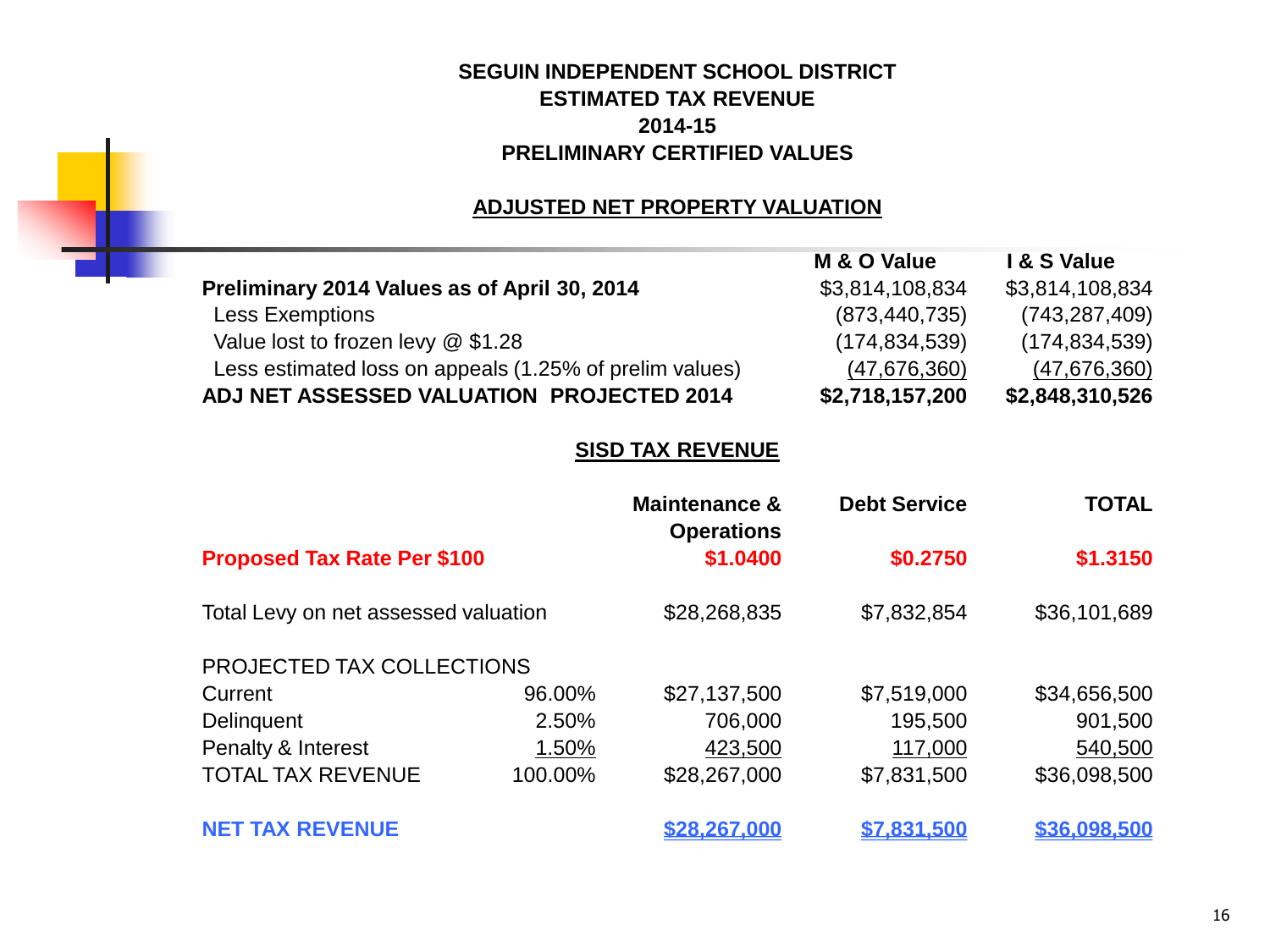#### **SEGUIN INDEPENDENT SCHOOL DISTRICT ESTIMATED TAX REVENUE 2014-15 PRELIMINARY CERTIFIED VALUES**

| <b>PRELIMINARY CERTIFIED VALUES</b>     |                 |                 |                |  |  |
|-----------------------------------------|-----------------|-----------------|----------------|--|--|
| <b>COMPARISON TO PRIOR YEAR</b>         | 2013-14         | 2014-15         | <b>Change</b>  |  |  |
| <b>Gross Property Value</b>             | \$3,661,707,607 | \$3,814,108,834 | \$152,401,227  |  |  |
| Less Exemptions (Incl Caterpillar)      | (818, 621, 953) | (873, 440, 735) | (54, 818, 782) |  |  |
| Value Lost to Frozen levy               | (155, 494, 434) | (174, 834, 539) | (19, 340, 105) |  |  |
| Less est loss of 1.25% of prelim values | (45, 771, 345)  | (47, 676, 360)  | (1,905,015)    |  |  |
| <b>Change in M&amp;O Values</b>         | \$2,641,819,875 | \$2,718,157,200 | \$76,337,325   |  |  |
| <b>Gross Property Value</b>             | \$3,661,707,607 | \$3,814,108,834 | \$152,401,227  |  |  |
| Less Exemptions                         | (752, 744, 003) | (\$743,287,409) | 9,456,594      |  |  |
| Value Loss to Frozen levy               | (155, 494, 434) | (\$174,834,539) | (19,340,105)   |  |  |
| Less est loss of 1.25% of prelim values | (45, 771, 345)  | ( \$47,676,360) | (1,905,015)    |  |  |
| <b>Change in I&amp;S Values</b>         | \$2,707,697,825 | \$2,848,310,526 | \$140,612,701  |  |  |
| Maintenance & Operations Tax Rate       | \$1.0400        | \$1.0400        | \$0.0000       |  |  |
| <b>Debt Service Tax Rate</b>            | \$0.2400        | \$0.2750        | \$0.0350       |  |  |
| <b>TOTAL TAX RATE</b>                   | \$1.2800        | \$1.3150        | \$0.0350       |  |  |
| Maintenance & Operations Tax Rev        | \$27,048,000    | \$28,267,000    | \$1,219,000    |  |  |
| <b>Debt Service Tax Revenue</b>         | \$6,553,500     | \$7,831,500     | \$1,278,000    |  |  |
| <b>Total Tax Revenue</b>                | \$33,601,500    | \$36,098,500    | \$2,497,000    |  |  |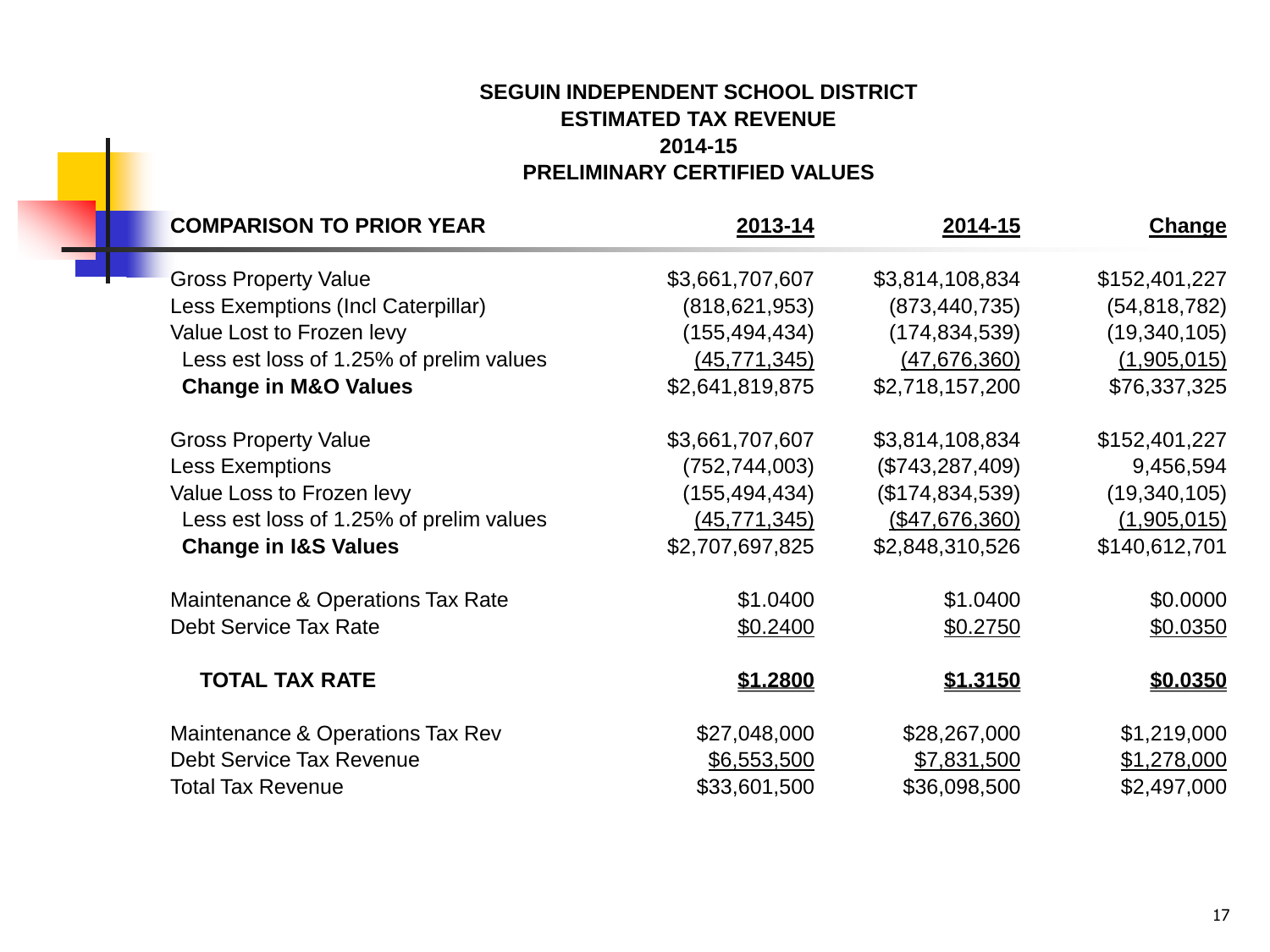#### **REVENUE FROM STATE SOURCES 2012-13, 2013-14 and 2014-15 PROJECTION**

| <b>STATE REVENUE SUMMARY</b>                       | <b>ACTUAL</b><br>2012-13 | <b>INCR</b><br>(DECR) | <b>BUDGET</b><br>2013-14 | <b>INCR</b><br>(DECR) | <b>PROJECTED</b><br>2014-15 |
|----------------------------------------------------|--------------------------|-----------------------|--------------------------|-----------------------|-----------------------------|
| <b>TIER I COMPONENTS</b>                           |                          |                       |                          |                       |                             |
| <b>Basic Entitlement</b>                           | \$31,060,960             | 1,666,700             | \$32,727,660             | 731,140               | \$33,458,800                |
| <b>Special Education</b>                           | 3,741,535                | 353,790               | 4,095,325                | (48, 890)             | 4,046,435                   |
| <b>Vocational Education</b>                        | 2,569,070                | 101,840               | 2,670,910                | 46,100                | 2,717,010                   |
| <b>Gifted and Talented Education</b>               | 205,500                  | 5,755                 | 211,255                  | 4,675                 | 215,930                     |
| <b>Compensatory Education</b>                      | 5,385,085                | 379,285               | 5,764,370                | 159,670               | 5,924,040                   |
| <b>Bilingual Education</b>                         | 285,845                  | 6,415                 | 292,260                  | 10,690                | 302,950                     |
| <b>High School Allotment</b>                       | 500,500                  | $\mathbf 0$           | 500,500                  | (1, 375)              | 499,125                     |
| <b>Transportation Allotment</b>                    | 917,508                  | (45,008)              | 872,500                  | $\Omega$              | 872,500                     |
| Less Local Share                                   | (26, 742, 245)           | (39, 735)             | (26, 781, 980)           | 312,635               | (26, 469, 345)              |
| <b>TIER I ENTITLEMENT</b>                          | 17,923,758               | 2,429,042             | 20,352,800               | 1,214,645             | 21,567,445                  |
| <b>TIER II ENTITLEMENT</b>                         | 1,041,675                | 8,895                 | 1,050,570                | 151,325               | 1,201,895                   |
| <b>OTHER FORMULA ITEMS</b>                         |                          |                       |                          |                       |                             |
| Prior Yr Adjustments                               | (1,809)                  | 1,809                 | $\Omega$                 |                       |                             |
| <b>Support Staff Allotment</b>                     | 258,000                  | 2,000                 | 260,000                  | (24, 500)             | 235,500                     |
| Rider 71 TRS Employer Contrib                      |                          |                       |                          |                       |                             |
| Assist                                             | $\overline{0}$           | $\underline{0}$       | $\overline{0}$           | 455,960               | 455,960                     |
| <b>TOTAL STATE FORMULA AID</b>                     | 19,221,624               | 2,441,746             | 21,663,370               | 1,797,430             | 23,460,800                  |
| <b>OTHER STATE SOURCES</b><br><b>TRS On Behalf</b> | 2,429,175                | 65,005                | 2,494,180                | $\overline{0}$        | 2,494,180                   |
| <b>TOTAL STATE FUNDING</b>                         | <u>\$21,650,799</u>      | \$2,506,751           | \$24,157,550             | \$1,797,430           | \$25,954,980                |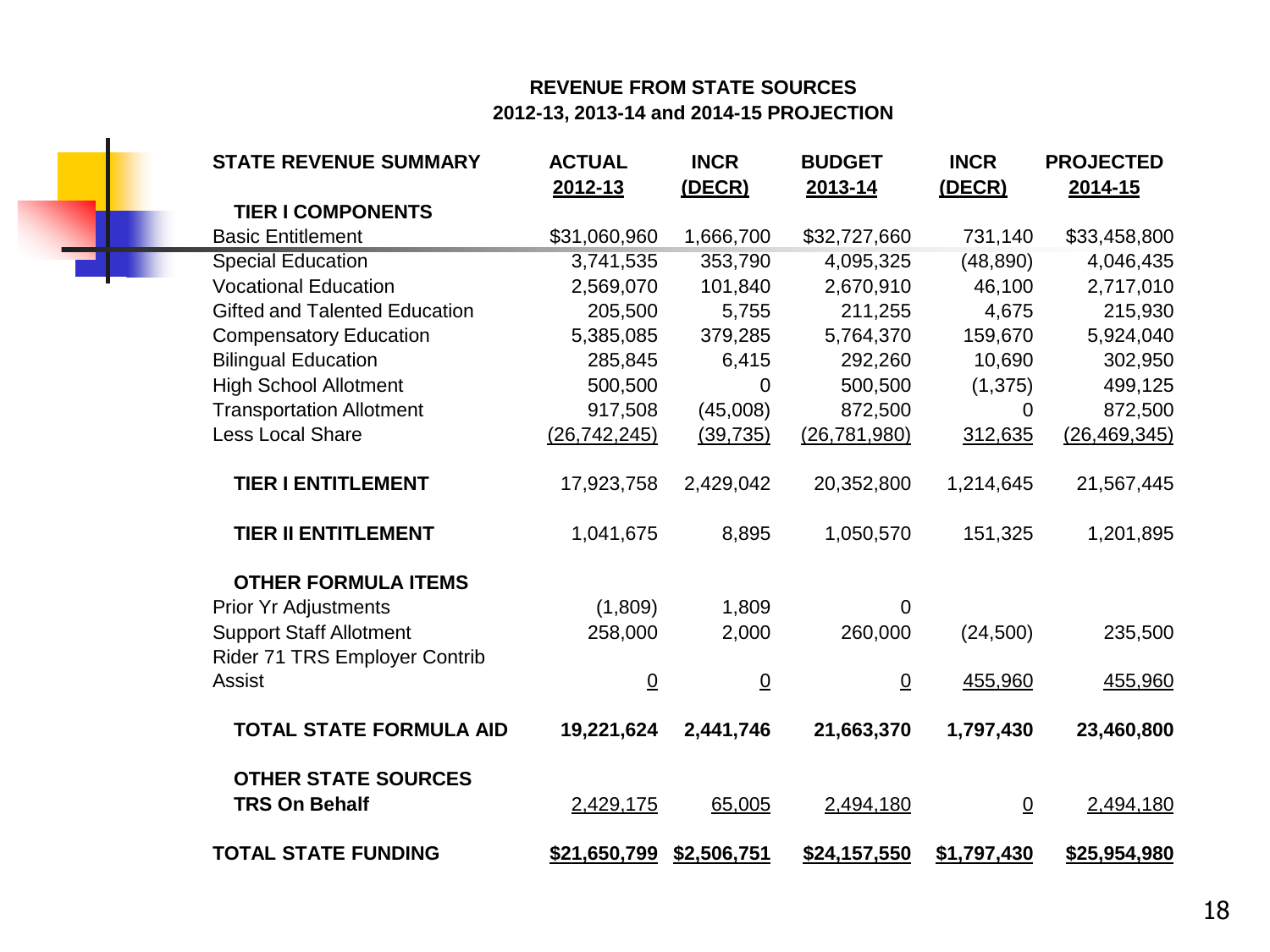#### **REVENUE FROM STATE SOURCES 2012-13, 2013-14 and 2014-15 PROJECTION**

#### **The State revenue projections are based on the following assumptions:**

۰

|                                          | 2012-13         | Change      | 2013-14                        | Change    | 2014-15         |
|------------------------------------------|-----------------|-------------|--------------------------------|-----------|-----------------|
| <b>Basic Allotment</b>                   | \$4,765         | \$185       | \$4,950                        | \$90      | \$5,040         |
| <b>Adjusted Basic Allotment</b>          | \$5,069         | \$197       | \$5,266                        | \$96      | \$5,362         |
| SB 1 Target Revenue per WADA             | \$5,182         |             | N/A                            |           | N/A             |
| <b>Cost of Education Index</b>           | 1.090           | 0.000       | 1.090                          | 0.000     | 1.090           |
| CPTD Index Value 2011, 2012, 2013        | \$2,674,224,312 | \$3,973,735 | \$2,678,198,047 (\$31,263,457) |           | \$2,646,934,590 |
| District Wealth per ADA                  | \$395,958       | \$2,287     | \$398,245                      | (\$6,107) | \$392,138       |
| District M&O Tax Rate                    | \$1.0400        | \$0.0000    | \$1.0400                       | \$0.0000  | \$1.0400        |
| District I&S Tax Rate                    | \$0.2370        | \$0.0030    | \$0.2400                       | \$0.0350  | \$0.2750        |
| Regular ADA                              | 6,249.68        | (34.78)     | 6,214.90                       | 25.10     | 6,240.00        |
| <b>Special Education FTE's</b>           | 129.07          | 6.03        | 135.10                         | (0.10)    | 135.00          |
| <b>Vocational Education FTE's</b>        | 375.06          | (0.06)      | 375.00                         | 0.00      | 375.00          |
| <b>Total ADA</b>                         | 6,753.81        | (28.81)     | 6,725.00                       | 25.00     | 6,750.00        |
| <b>Gifted &amp; Talented Operational</b> |                 |             |                                |           |                 |
| Enrollment                               | 337.84          | (0.59)      | 337.25                         | 0.00      | 337.25          |
| <b>Bilingual ADA</b>                     | 563.91          | (8.91)      | 555.00                         | 10.00     | 565.00          |
| <b>Compensatory Education Enrollment</b> | 5,227.00        | 198.00      | 5,425.00                       | 75.00     | 5,500.00        |
| <b>Pregnant Students FTE's</b>           | 1.73            | 2.27        | 4.00                           | (2.00)    | 2.00            |
| <b>Weighted ADA</b>                      | 8,804.02        | 169.66      | 8,973.68                       | 13.43     | 8,987.11        |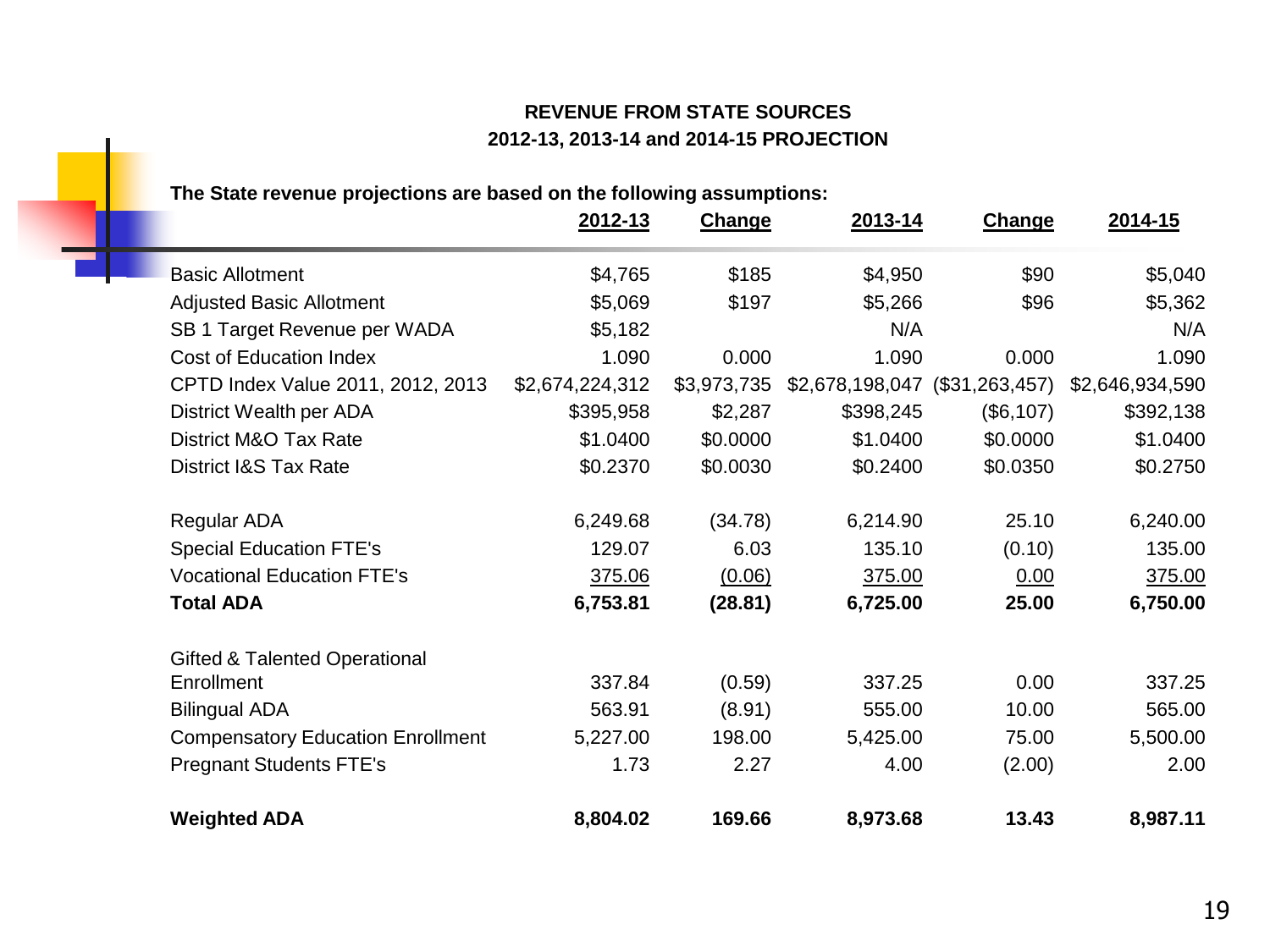# Requirement for Accelerated Instruction

#### B Education Code, Section 29.081

- Districts must offer additional accelerated instruction to each student who fails an end of course assessment required for graduation
- **u.** Instruction must also be provided in response to each failed STAAR Test
- Districts shall separately budget sufficient funds for that purpose
- District may not budget funds under State Compensatory Education until it adopts a budget to support Accelerated **Instruction**
- **Q** SHARS budgets for student support will meet this requirement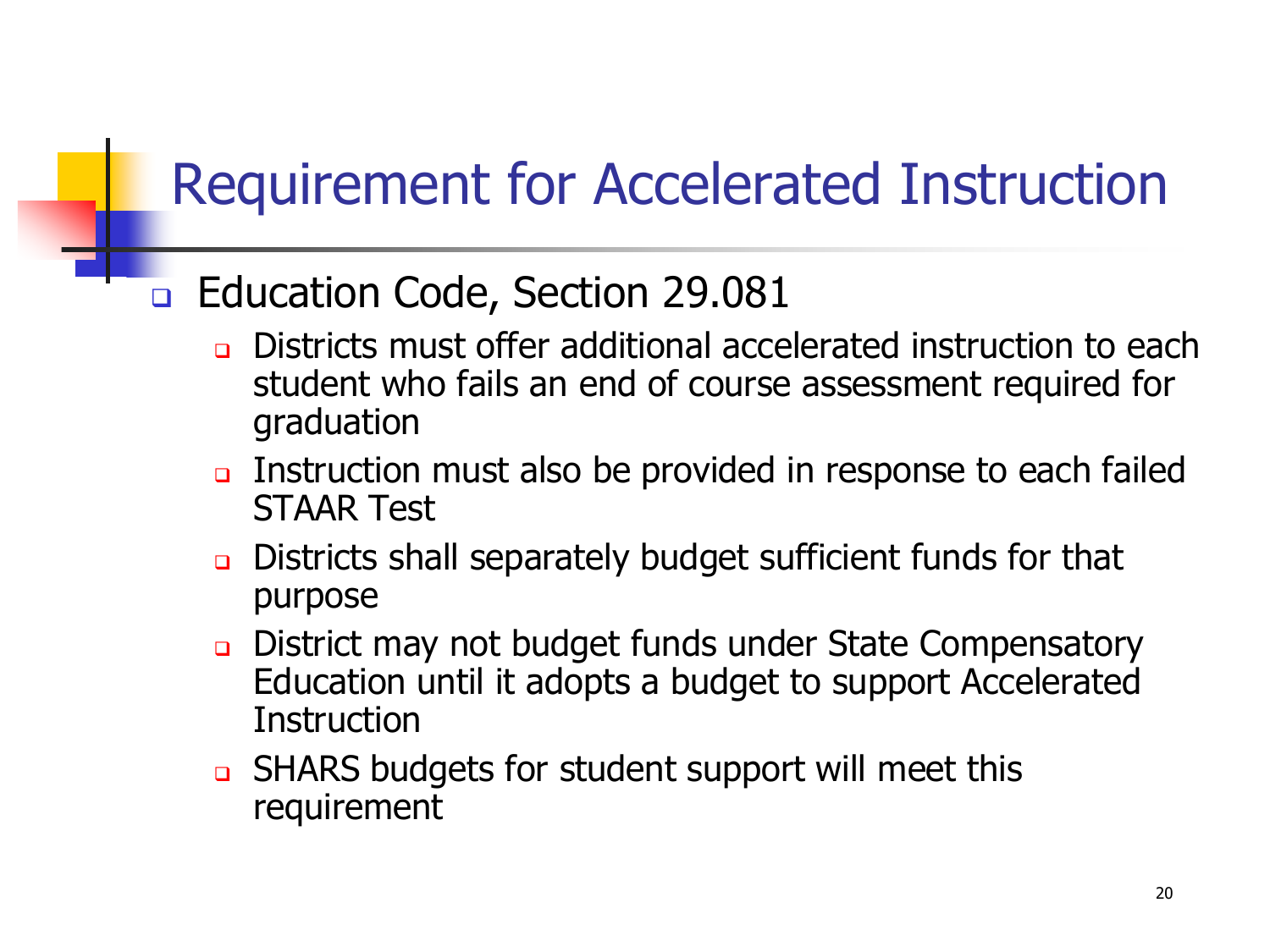# Other Legislation Impact

- CSSB 1458 related to administration of and benefits payable to TRS
	- District Contribution 1.5% for all salaries below State Minimum Salary Schedule beginning September 2015
		- **Q** Applies to amount below state minimum for teachers, counselors, librarians and nurses
		- **□** Applies to 100% of salaries for all other staff
	- Estimated cost **\$460,500**
	- State Funding of \$455,960 for 2014-15 only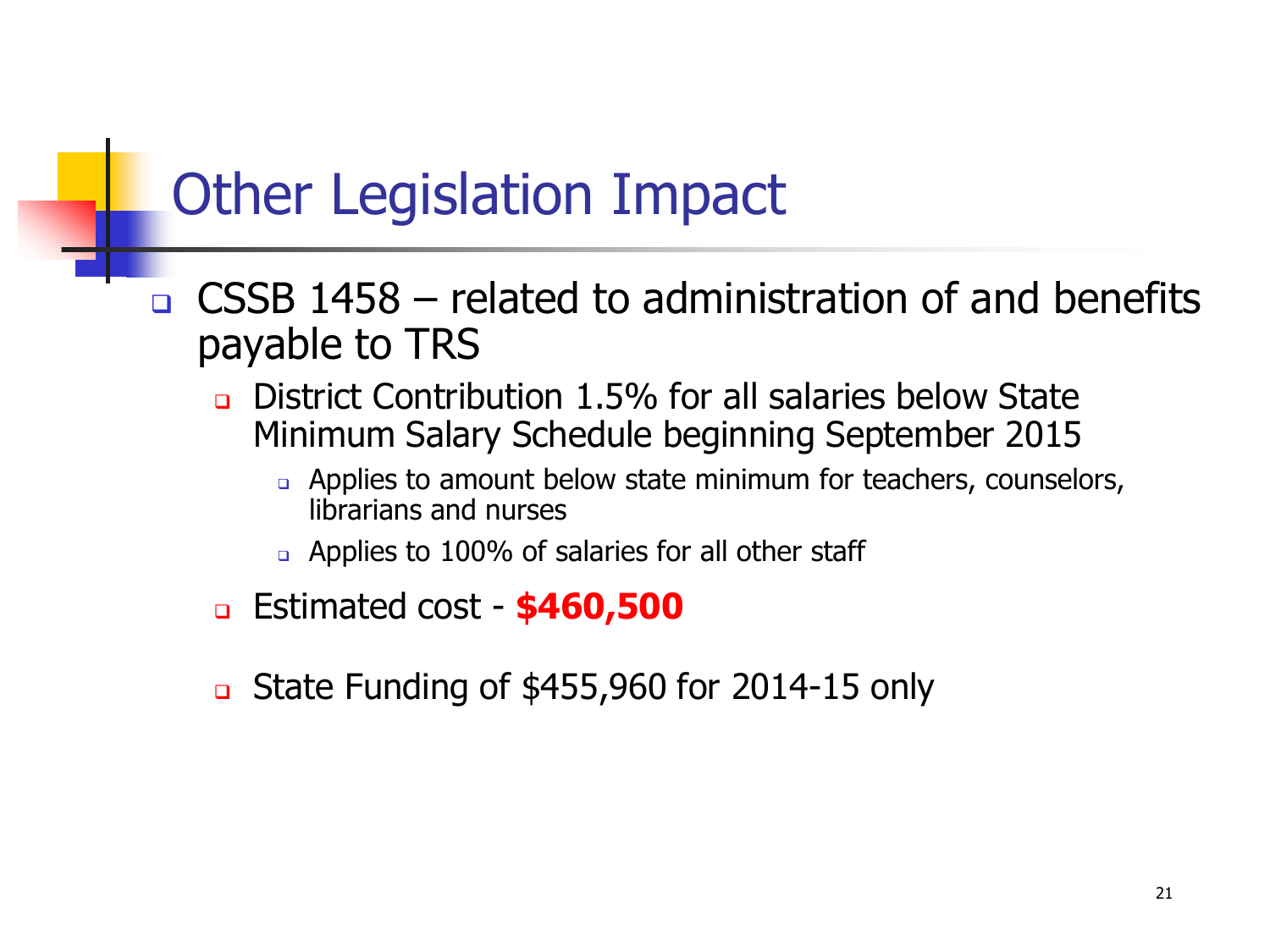## 2013-14 One Time Expenditures & Expenditures from Assigned Fund Balances

| <b>One Time Salary Supplement</b>   | (\$807,000)   |
|-------------------------------------|---------------|
| <b>Buses</b>                        | (527, 412)    |
| <b>SHARS Special Budgets</b>        | (565, 563)    |
| <b>Technology Upgrades</b>          | (525,000)     |
| <b>Educate Texas Contract</b>       | (100,000)     |
| <b>Encumbrances Carried Forward</b> | (95, 867)     |
| Parking Lot & Fire Alarm Upgrades   | (69, 429)     |
| <b>Lockers &amp; Goal Posts</b>     | (98, 187)     |
| Mariachi Start-up Costs             | (44, 100)     |
| Other 2013-14 One Time Items        | (88, 044)     |
| <b>Total One Time Expenditures</b>  | (\$2,920,602) |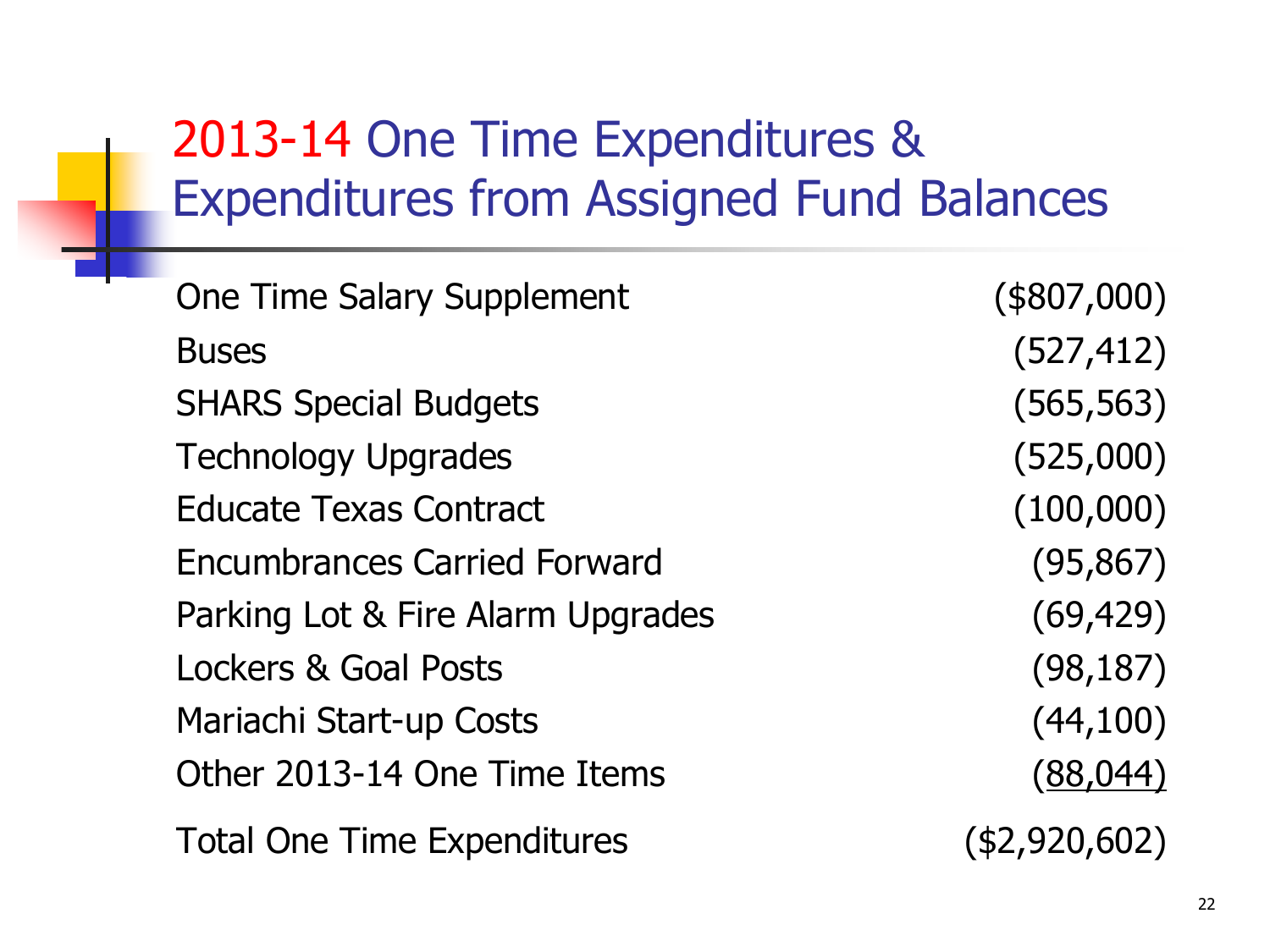### 2014-15 Preliminary General Fund Expenditure Reductions

**Reductions** 

Reduce 2013-14 One Time Items (Listed on previous slide) (\$2,920,602) Change in Per Capita Allocations (4,339) Reduce Contracted Services – SHS (35,000) Reduce Benefits not used – PEP (2,331) Reductions in Special Ed Program (18,000) Reduce Munis software Implementation (43,620) Reduction in Transportation Program (41,533)

Total Reductions (\$3,065,425)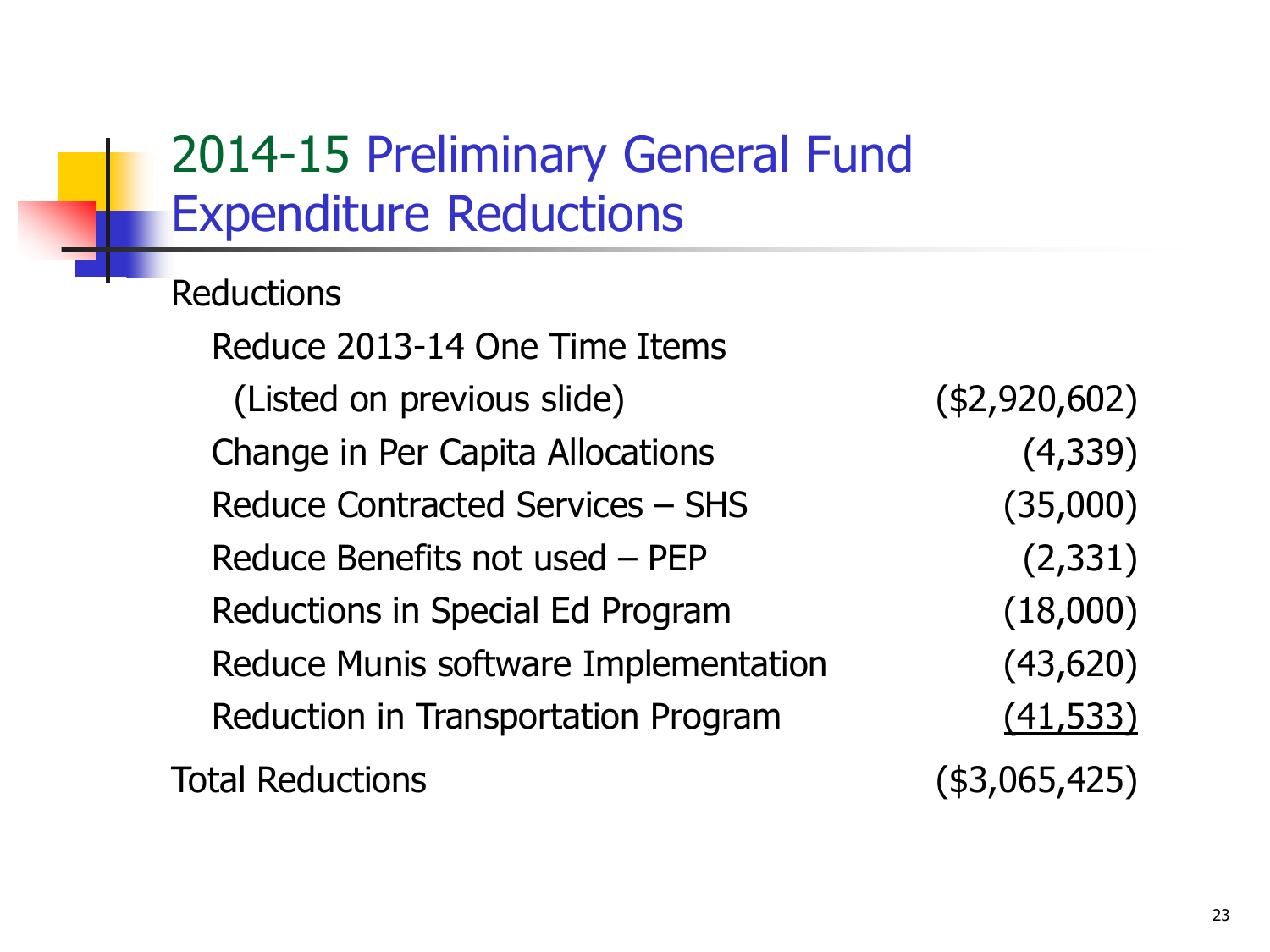### 2014-15 Preliminary General Fund Expenditure Requests

| Support for Elementary Trips to HEB Camp       | \$17,500 |
|------------------------------------------------|----------|
| Full Time Mariachi Teacher (1.0 FTE)           | 50,000   |
| Incr Behavior Specialist to Full Time (.5 FTE) | 25,000   |
| <b>Additional Teacher Training</b>             | 33,107   |
| Supplies for Choir and Mariachi Programs       | 13,520   |
| <b>Increase Band Contracted Sectionals</b>     | 19,924   |
| Increase Summer Camps Budget                   | 15,580   |
| Summer Bridge Program for ECHS Students        | 14,000   |
| Middle School Soccer & Grounds Supplies        | 16,780   |
| <b>Technology Program Requests</b>             | 10,200   |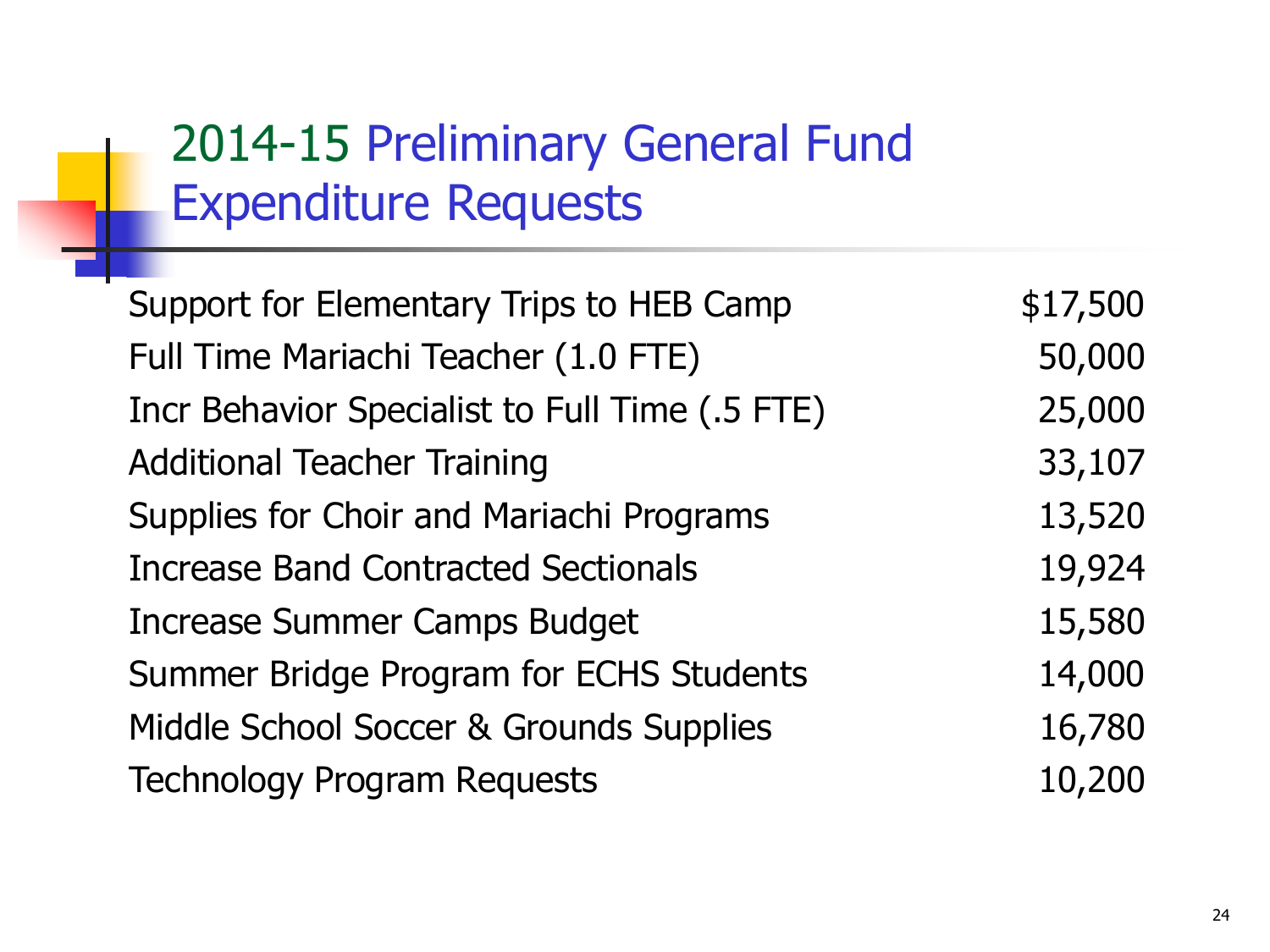2014-15 Preliminary General Fund Expenditure Requests - Continued

| <b>Avid Program Costs</b>               | 111,797   |
|-----------------------------------------|-----------|
| <b>EMT Program Costs</b>                | 50,000    |
| <b>Incr Cost of Campus Security</b>     | 20,000    |
| Supplies for Parent Involvement Program | 6,500     |
| <b>Maintenance Program Requests</b>     | 35,070    |
| New 1.5% TRS fee                        | 460,500   |
| <b>Total Expenditure Requests</b>       | \$899,478 |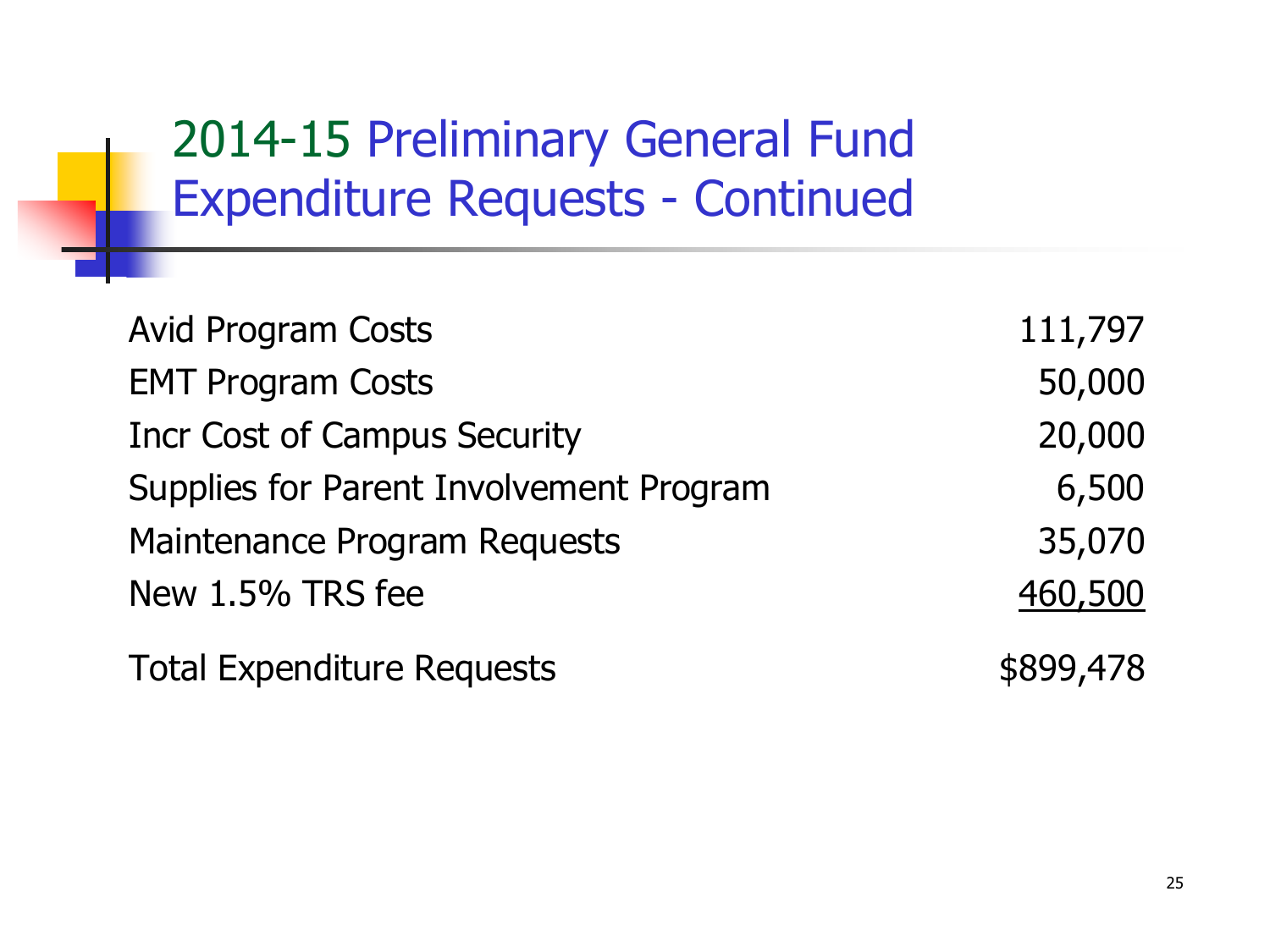2014-15 Preliminary General Fund Projected Net Activity

Preliminary Projected Revenue \$55,138,426

Beginning Expenditures  $$56,358,366$ Projected Increases 899,478 Projected Reductions (\$3,065,425)

Less Ending Preliminary Expenditures \$54,192,419

Preliminary Projected Surplus \$946,007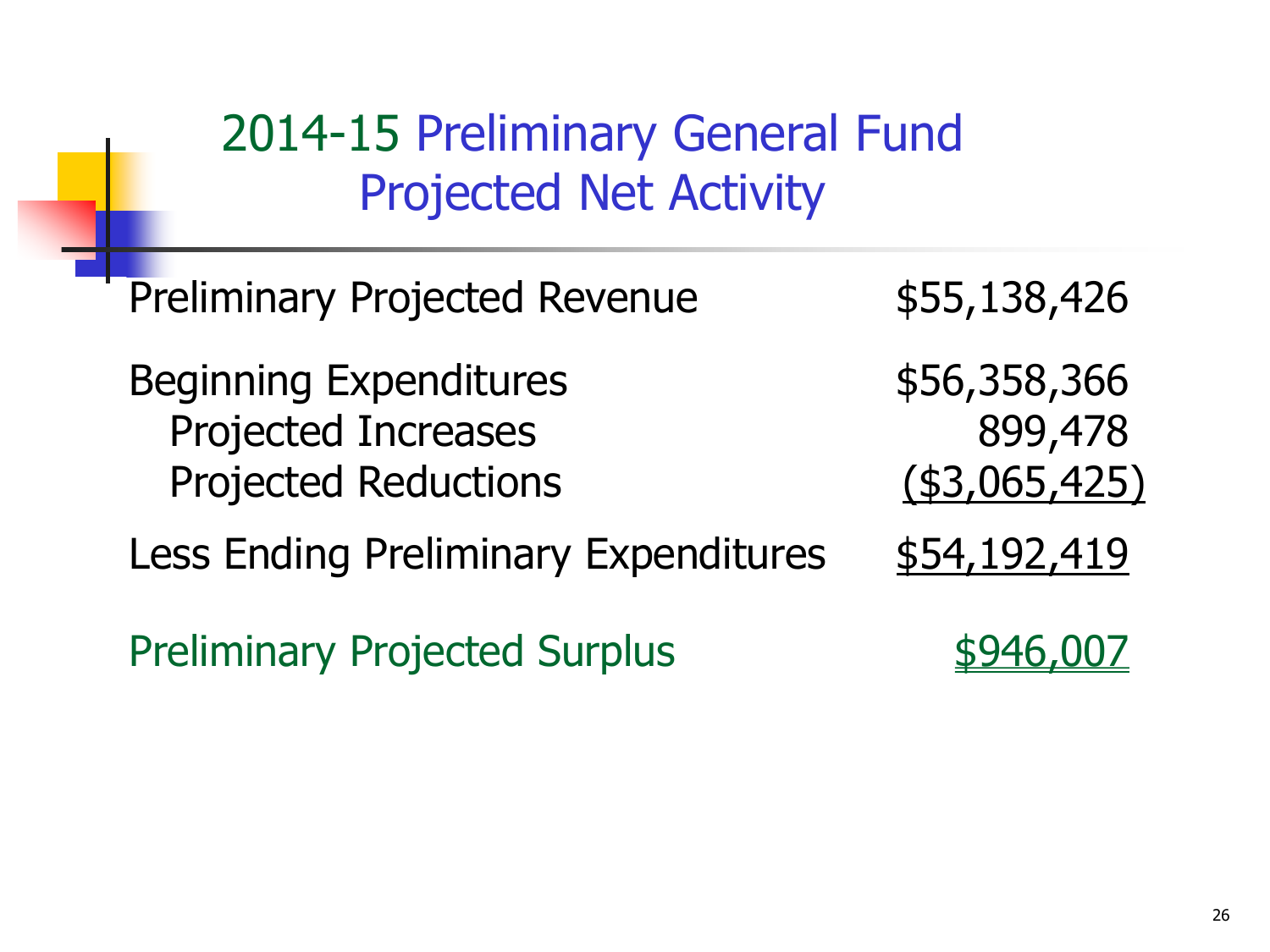## 2014-15 Preliminary General Fund One Time Expenditure Requests

One Time Items SHARS SHS Principal Support 65,000 SHARS Student Support 240,000 SHARS Full Time Deaf Interpreter Services 60,000 Freeport Funded Professional Staff 55,000 Value limitation Robotics Start-up Supplies 37,534 Middle School Soccer Goals Start-up 30,680 Repaint Track Markings **5,139** Additional Technology Service Vehicle 20,000 Small Equipment for Maintenance 8,090 Buses & Student Transportation Vehicle 585,000 Total One Time Items  $$1,106,443$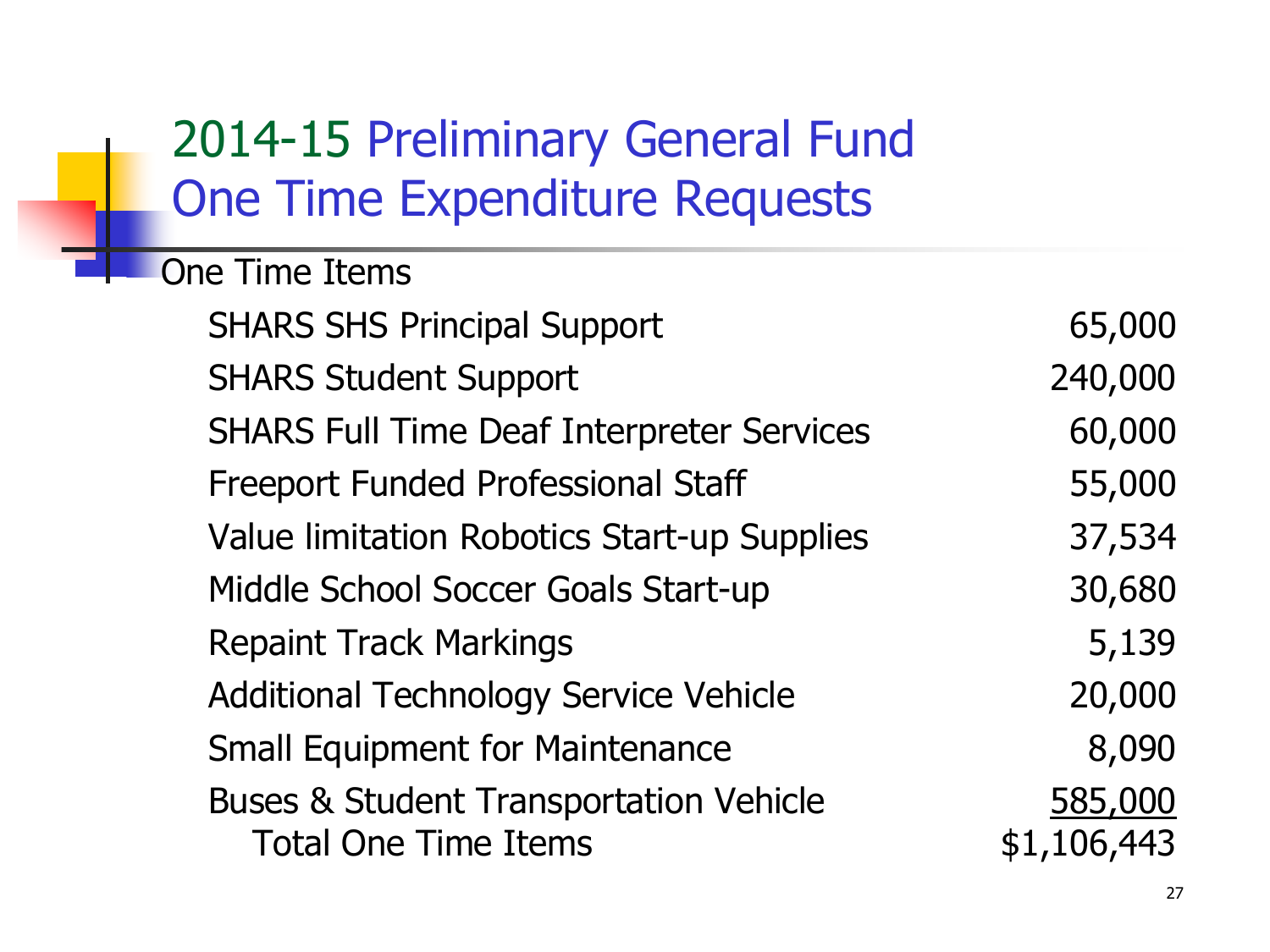### Remaining Budget Considerations

- Salary Schedules & Increases
- Staffing Considerations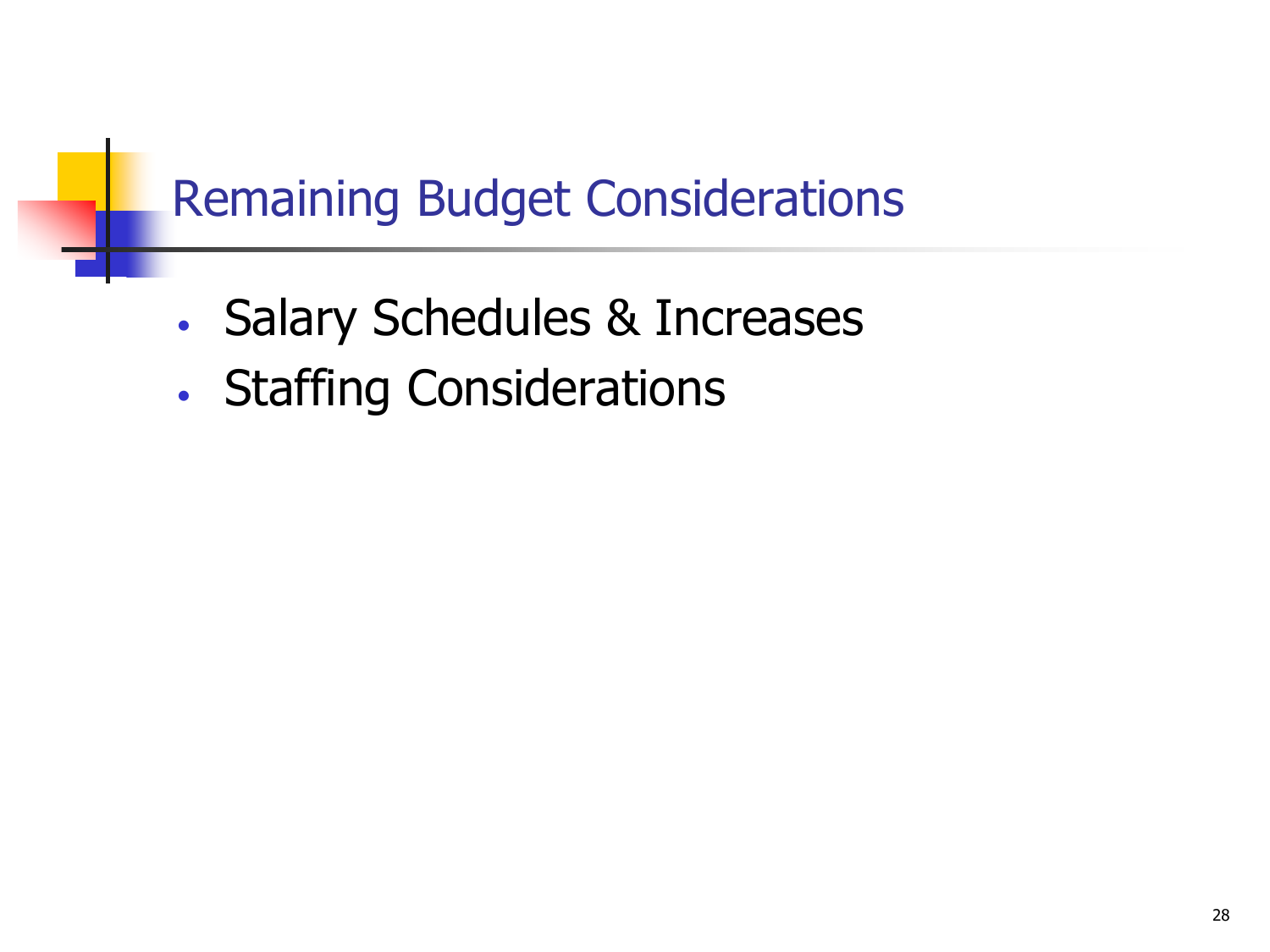### Future Budget Considerations

- Early College High School Costs
	- Staffing needs for dual credit courses
	- Books
	- **Transportation**
	- Summer bridge program
	- TSI testing
	- Avid Program support
	- St Philip's College tuition
	- Other student support
- Erskine Health Science Academy
	- Emergency Medical Tech Program needs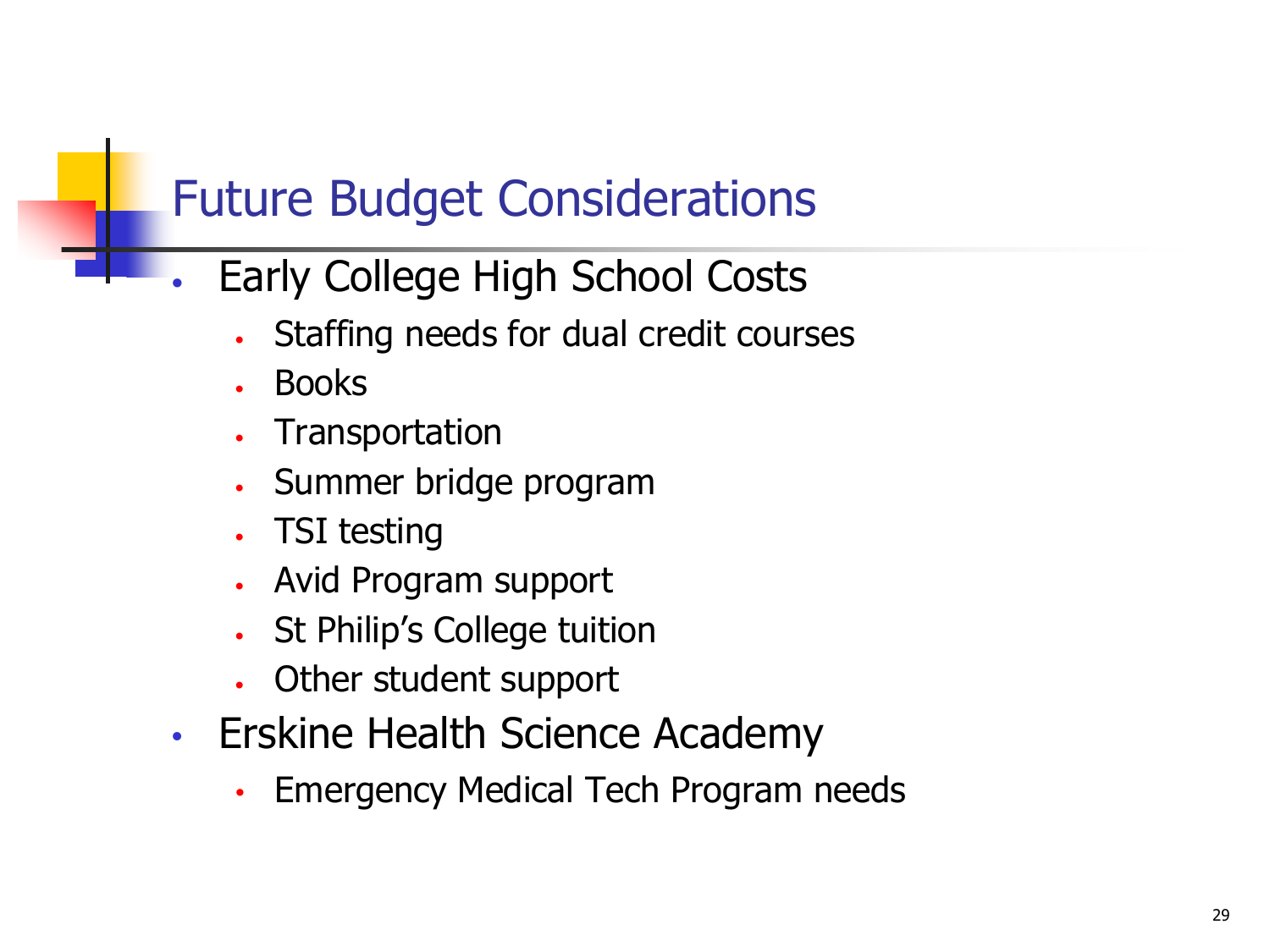# 2014-15 Budget Adoption Calendar

- •Tues, June 10 Board Action to call Public Meeting to Discuss Budget and Proposed Tax Rate
- •Fri, June 13 Publish the Notice of Public Meeting to Discuss Budget and Proposed Tax Rate
- •Tues, June 24 Public meeting to discuss budget and proposed tax rate for 2014-15 Regular Board Meeting to Adopt the 2014-15 Budgets for General, Food Service, and Debt Service Funds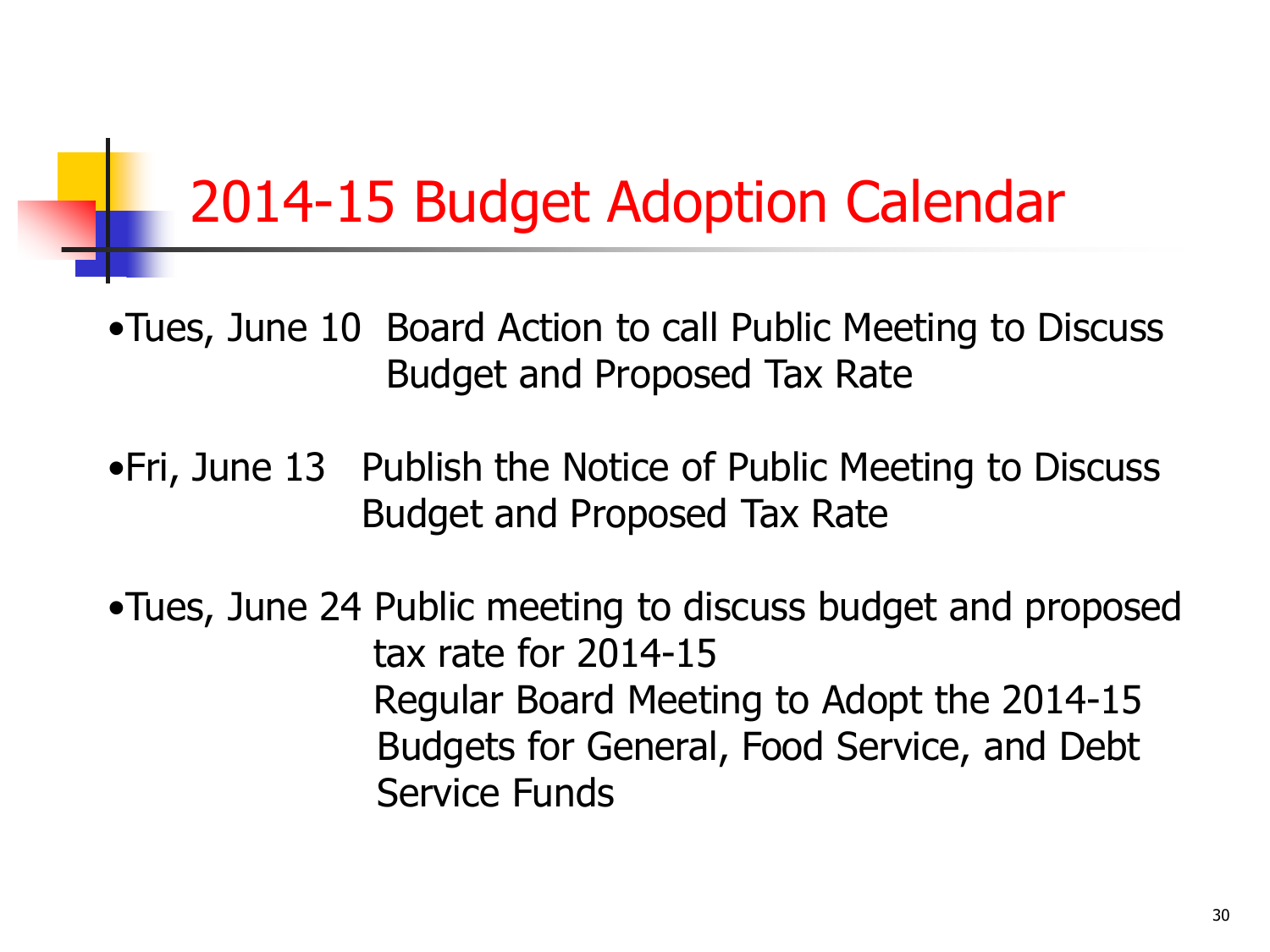### Debt Service Fund

n.

|                               | 2013-14       |               | <b>DIFFERENCE</b> |               | 2014-15<br><b>PROPOSED BUDGET</b> |               |
|-------------------------------|---------------|---------------|-------------------|---------------|-----------------------------------|---------------|
|                               | <b>BUDGET</b> |               | <b>INCREASE</b>   | $\%$          |                                   |               |
|                               | <b>AMOUNT</b> | $\frac{9}{6}$ | (DECREASE)        | <b>CHANGE</b> | <b>AMOUNT</b>                     | $\frac{9}{2}$ |
| <b>REVENUE</b>                |               |               |                   |               |                                   |               |
| Property Taxes @ \$.275/\$100 | \$6,606,000   | 99.9%         | \$1,225,500       | 18.6%         | \$7,831,500                       | 99.9%         |
| <b>Other Local Sources</b>    | 5,000         | 0.1%          | 0                 | 100.0%        | 5,000                             | 0.1%          |
| <b>TOTAL REVENUE</b>          | \$6,611,000   | 100.0%        | \$1,225,500       | 18.5%         | \$7,836,500                       | 100.0%        |
| <b>EXPENDITURES</b>           |               |               |                   |               |                                   |               |
| <b>Debt Service</b>           | \$6,097,058   | 100.0%        | \$2,424,681       | 39.8%         | \$8,521,739                       | 100.0%        |
| <b>TOTAL EXPENDITURES</b>     | \$6,097,058   | 100.0%        | \$2,424,681       | 39.8%         | \$8,521,739                       | 100.0%        |
| <b>NET ACTIVITY FOR YEAR</b>  | \$513,942     |               | (\$1,199,181)     |               | $($ \$685,239)                    |               |

#### **PROJECTED END OF YEAR FUND BALANCE**

| Projected Ending Fund Balance for 2013-14 | \$7,439,494 |
|-------------------------------------------|-------------|
| Less Projected Net Activity for 2014-15   | (685, 239)  |
| Projected Ending Fund Balance for 2014-15 | \$6,754,255 |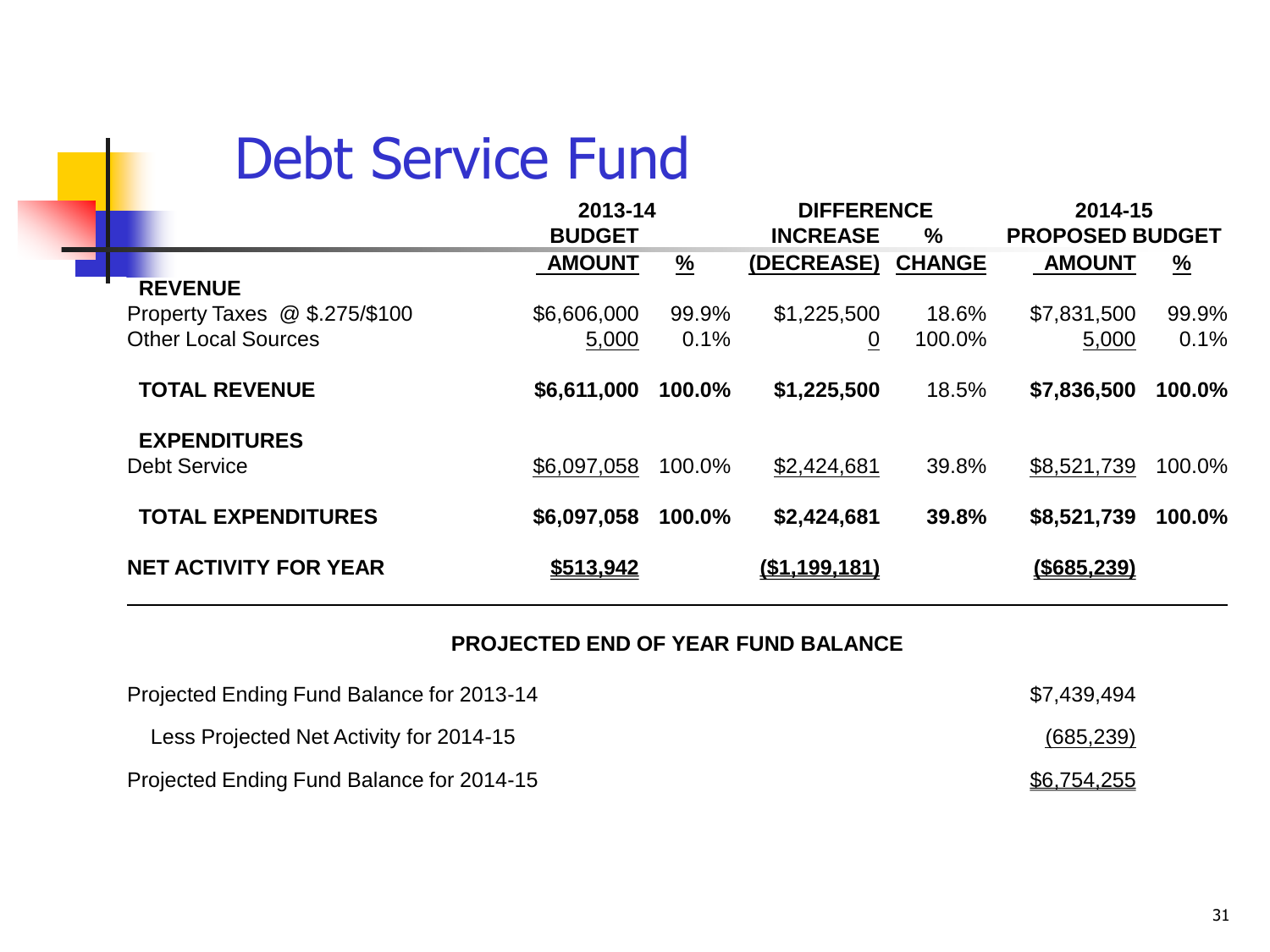# Debt Service Fund (Cont)

Fund Balance Analysis Projected Balance 06/30/15 \$6,754,255 Payment Aug 2015 (3,398,812) Payment October 2015 (112,032) Balance before 2015 Tax Collections \$3,243,411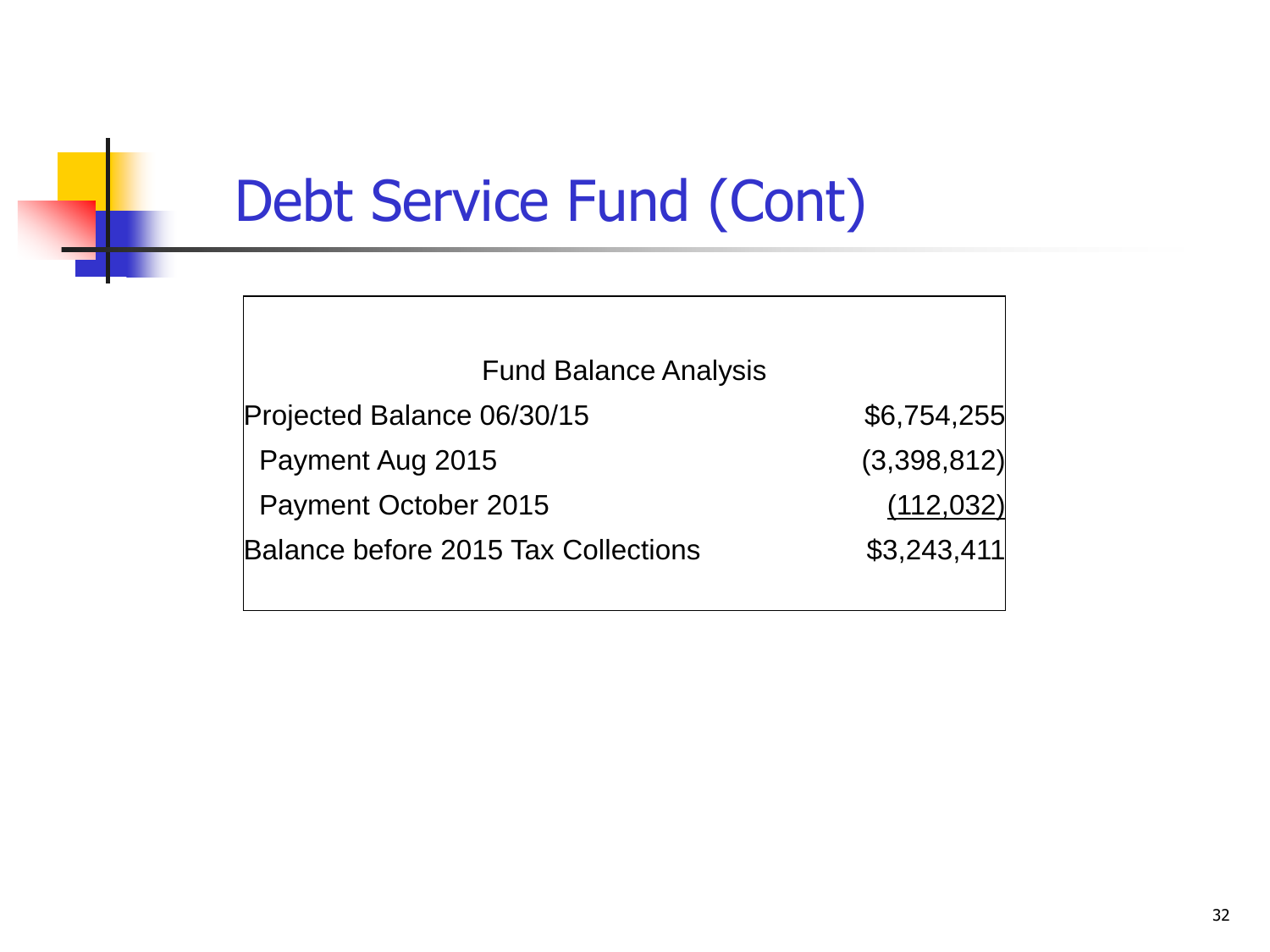### Food Service Fund

n

|                              | 2013-14       |               | <b>DIFFERENCE</b> |               | 2014-15                |               |
|------------------------------|---------------|---------------|-------------------|---------------|------------------------|---------------|
|                              | <b>BUDGET</b> |               | <b>INCREASE</b>   | $\%$          | <b>PROPOSED BUDGET</b> |               |
|                              |               |               | (DECREAS          |               |                        |               |
|                              | <b>AMOUNT</b> | $\frac{9}{6}$ | E)                | <b>CHANGE</b> | <b>AMOUNT</b>          | $\frac{9}{6}$ |
| <b>REVENUE</b>               |               |               |                   |               |                        |               |
| <b>Other Local Sources</b>   | \$794,072     | 19.8%         | \$35,696          | 4.5%          | \$829,768              | 20.8%         |
| <b>State Sources</b>         | 22,113        | 0.6%          | 6,607             | 100.0%        | 28,720                 | 0.7%          |
| <b>Federal Sources</b>       | 3,188,358     | 79.6%         | (51, 130)         | $-1.6%$       | 3,137,228              | 78.5%         |
| <b>TOTAL REVENUE</b>         | \$4,004,543   | 100.0%        | (\$8,827)         | $-0.2%$       | \$3,995,716            | 100.0%        |
| <b>EXPENDITURES</b>          |               |               |                   |               |                        |               |
| <b>Food Service</b>          | \$4,023,247   | 99.8%         | (\$182,559)       | -4.5%         | \$3,840,688            | 99.8%         |
| <b>Plant Maintenance</b>     | 6,306         | 0.2%          | (206)             | $-3.3%$       | 6,100                  | 0.2%          |
| <b>Security Services</b>     | 245           | 0.0%          | <u>0</u>          | 0.0%          | 245                    | 0.0%          |
| <b>TOTAL EXPENDITURES</b>    | \$4,029,798   | 100.0%        | (\$182,765)       | $-4.5%$       | \$3,847,033            | 100.0%        |
| <b>NET ACTIVITY FOR YEAR</b> | (\$25,255)    |               | \$173,938         |               | \$148,683              |               |

#### **PROJECTED END OF YEAR FUND BALANCE**

| <b>Projected Ending Fund Balance for 2014-15</b> | \$1,365,055 |
|--------------------------------------------------|-------------|
| Less Projected Net Activity for 2014-15          | 148,683     |
| Projected Ending Fund Balance for 2013-14        | \$1,216,372 |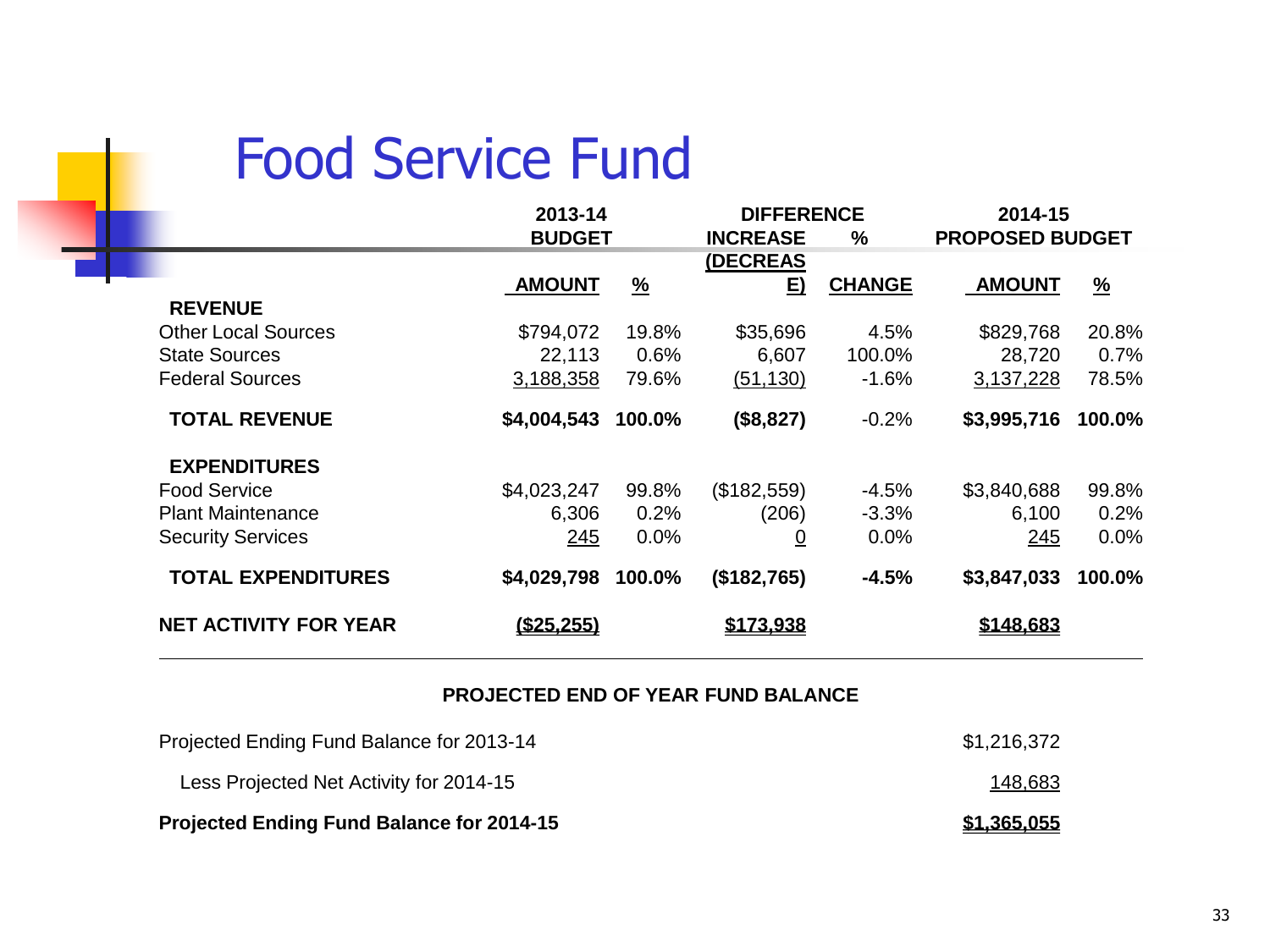### 2013-14 Projected Resources from Federal/State Grants

| Title I Part $A -$ Basic Programs               | \$1,800,000 |
|-------------------------------------------------|-------------|
| Title I Part C - Migrant                        | 84,000      |
| Title I Part $D$ – Neglected & Delinquent       | 80,000      |
| <b>IDEA B - Formula</b>                         | 1,488,000   |
| <b>IDEA B - Preschool</b>                       | 27,000      |
| Career & Technology - Basic Grant               | 80,000      |
| Title II - Teacher & Principal Training         | 469,000     |
| Title III Part A - English Language Acquisition | 100,000     |
| Title $III$ – Education for the Homeless        | 31,000      |
| Governor's Grant                                | 146,000     |
| <b>PRELIMINARY TOTAL</b>                        | \$4,305,000 |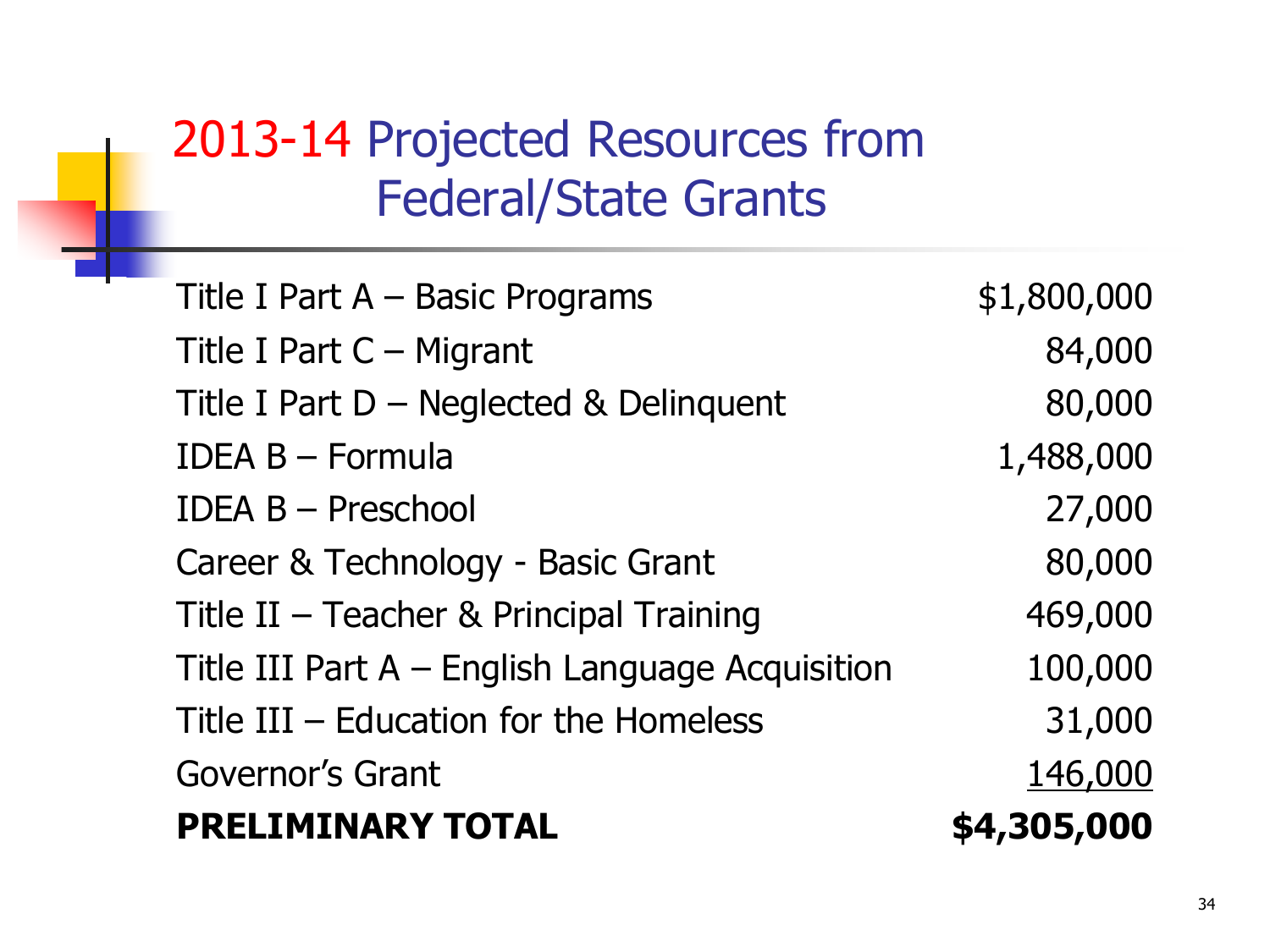# TEXAS COMPTROLLER'S FAST RATING

- FAST Financial Allocation Study for Texas
- ❖ House Bill 3 in 2009 charged the Texas Comptroller with "identifying potential areas for district and campus improvement"
- $\div$  Each District and Campus receives a rating of 1 to 5 stars for student progress and for per pupil spending
- ❖ For the Spending Index, Districts and campuses are placed in groups of 40 "Peers" and ranked within the group
- Also, each district and campus in the group is ranked in its own separate peer group of 40
- $\div$  There are 1,200 different district peer groups)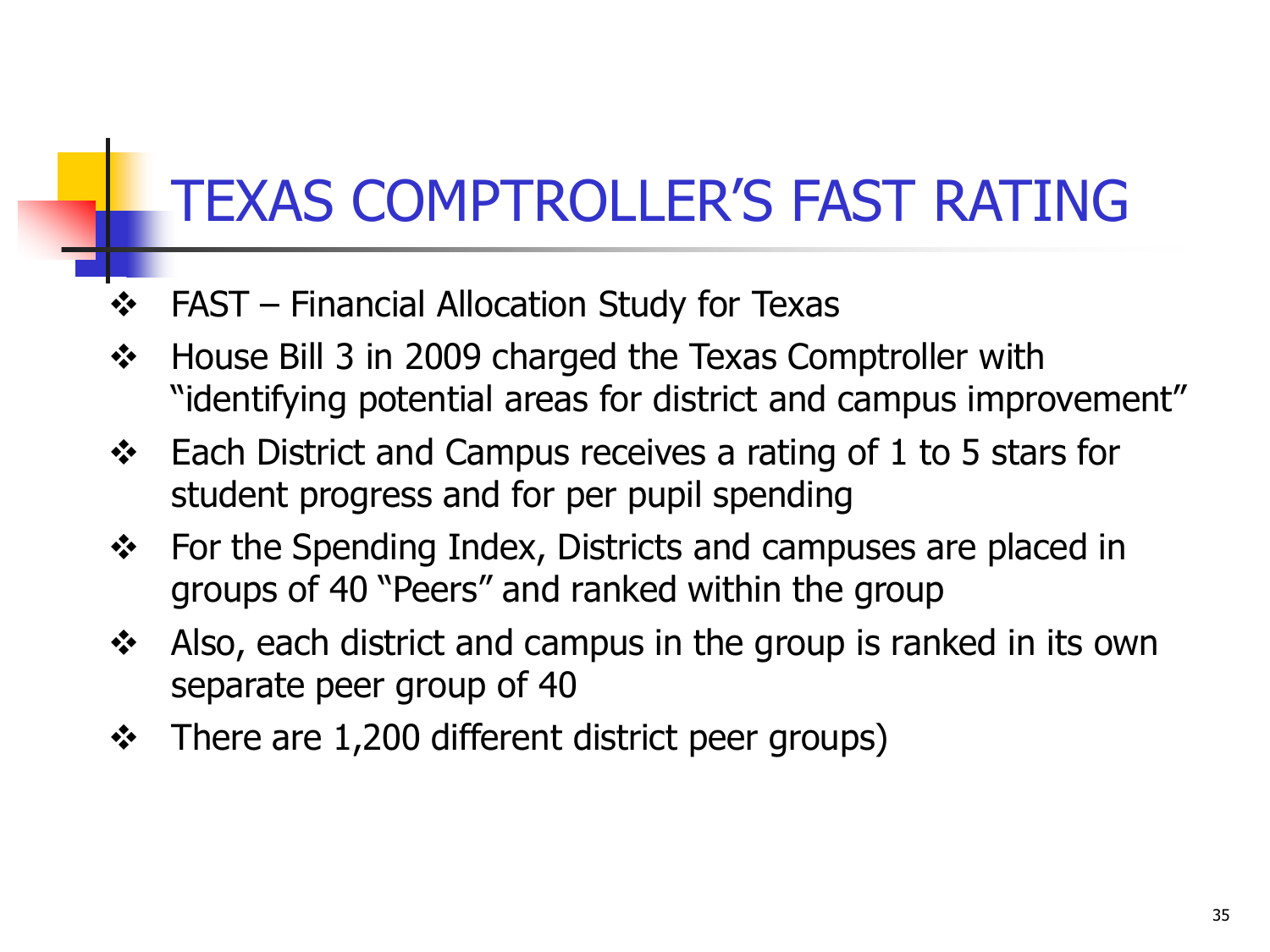### Seguin ISD Comparison Districts for Spending Index 2013 FAST Report (2012 School Year)

| <b>District-Low SES%</b>     | <b>Students</b> | <b>District</b>          | <b>Students</b> | <b>District</b>     | <b>Students</b> |
|------------------------------|-----------------|--------------------------|-----------------|---------------------|-----------------|
| <b>United-73.9%</b>          | 42,096          | Northwest-23.2%          | 16,556          | Texarkana-67.2%     | 7,076           |
| Corpus Christi-68.5%         | 38,608          | Rockwall-25.6%           | 14,213          | Sherman-66.8%       | 6,900           |
| <b>Spring Branch-58.4%</b>   | 33,599          | <b>Wylie-28.85</b>       | 12,879          | <b>Boerne 20.2%</b> | 6,733           |
| Leander-21.9%                | 33,179          | Brazosport-58.35         | 12,498          | Nacogdoches-78.8%   | 6,478           |
| <b>Keller-22.2%</b>          | 33,017          | Magnolia-41.3%           | 11,977          | Lancaster-83.2%     | 6,160           |
| Carrollton-FBranch-62.3%     | 26,340          | Sharyland-60.8%          | 10,135          | Canutillo-74.3%     | 5,995           |
| Lamar Cons-52.2%             | 25,201          | <b>Belton-48.8%</b>      | 9,509           | Friendswood-8.2%    | 5,885           |
| <b>Denton-43.0%</b>          | 24,738          | <b>Idea Public-83.5%</b> | 9,505           | KIPP Charter -86.5% | 5,826           |
| McKinney-29.6%               | 24,572          | <b>Bastrop-67.9%</b>     | 9,082           | Corsicana-73.9%     | 5,782           |
| Pflugerville-52.7%           | 22,987          | <b>Desoto-68.6%</b>      | 8,921           | Plainview-72.9%     | 5,777           |
| Midland-76.0%                | 22,501          | Longview -65.7%          | 8,558           | Everman-86.5%       | 5,325           |
| <b>Hurst-Euless-Bedford-</b> |                 |                          |                 |                     |                 |
| 53.1%                        | 21,540          | Copperas Cve 49.8%       | 8,237           | Southside-80.3%     | 5,178           |
| Alvin-51.6%                  | 18,018          | San Marcos-71.4%         | 7,461           | San Elizario92.6%   | 4,137           |
| Eagle Mt-Saginaw- 40.2%      | 17,108          | <b>Seguin -68.6%</b>     | 7,391           |                     |                 |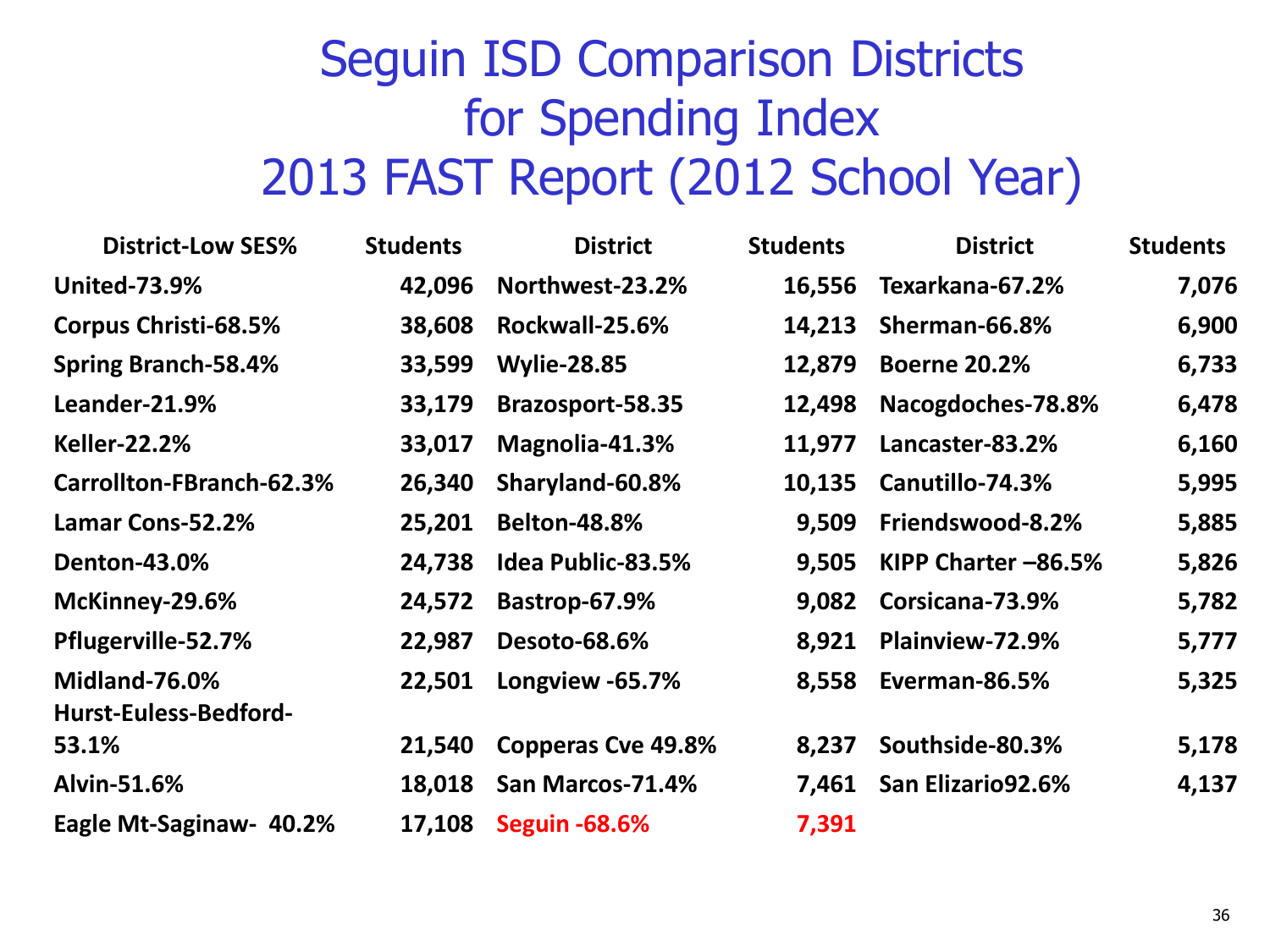# TEXAS COMPTROLLER'S FAST RATING (cont)

- ❖ Core Operating Cost is a three-year average calculated from audited information submitted to TEA through PEIMS
- It does not include transportation, food service, community services, debt service or facilities acquisition & construction functions
- Payroll and some contracted services costs are adjusted for geographic differences in wage costs using an index developed by the Comptroller from US Census Bureau comparable wage index data
- Student enrollment and staff counts are from PEIMS fall "snapshot" submission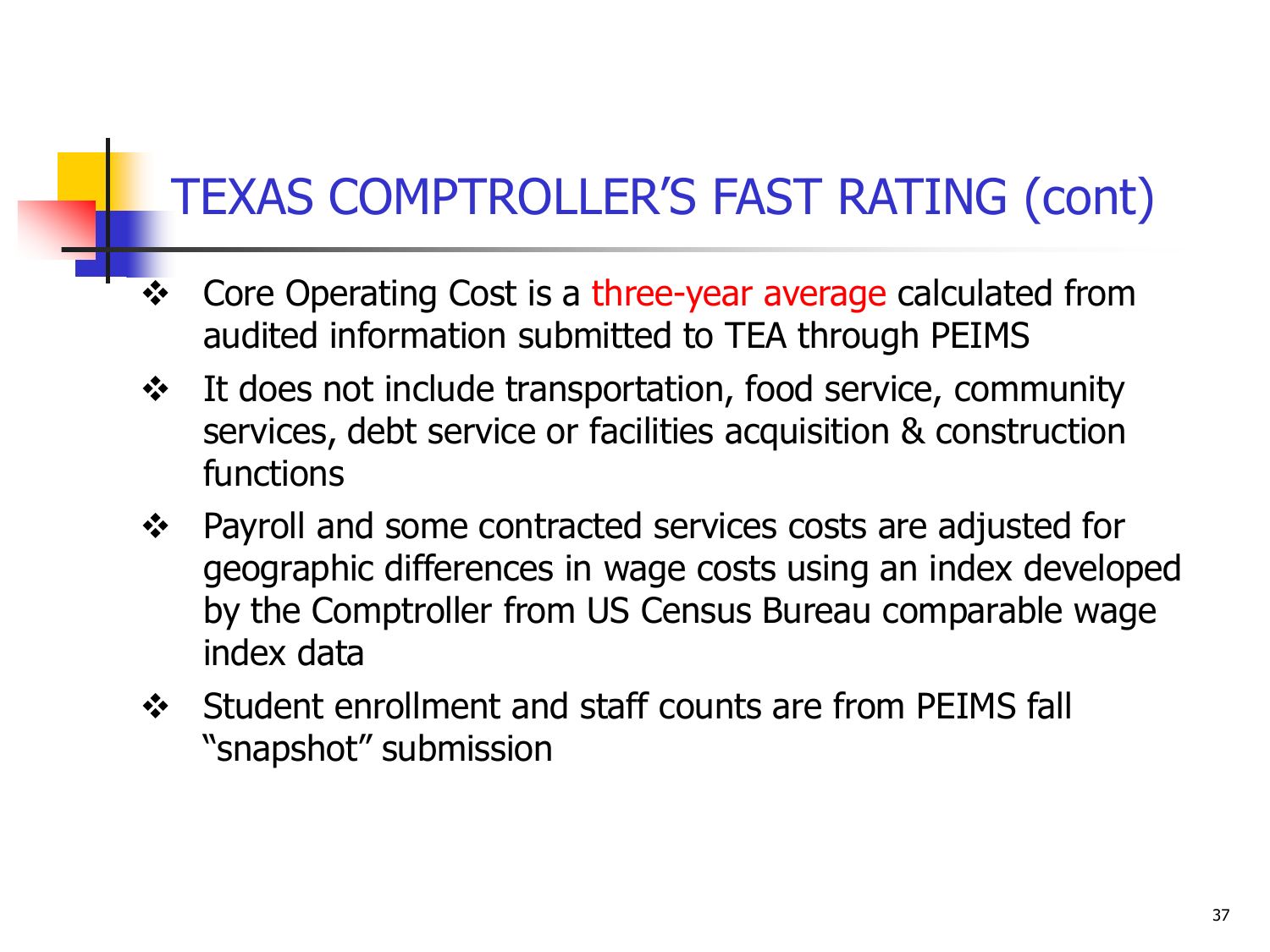#### Spending Index Rating Information

- $\div$  Five Stars Very Low Spending
- $\div$  Four Stars Low Spending
- $\div$  Three Stars Average Spending
- ❖ Two Stars High Spending
- $\div$  One Star Very High Spending
- $\div$  SISD Rating Two Stars High Spending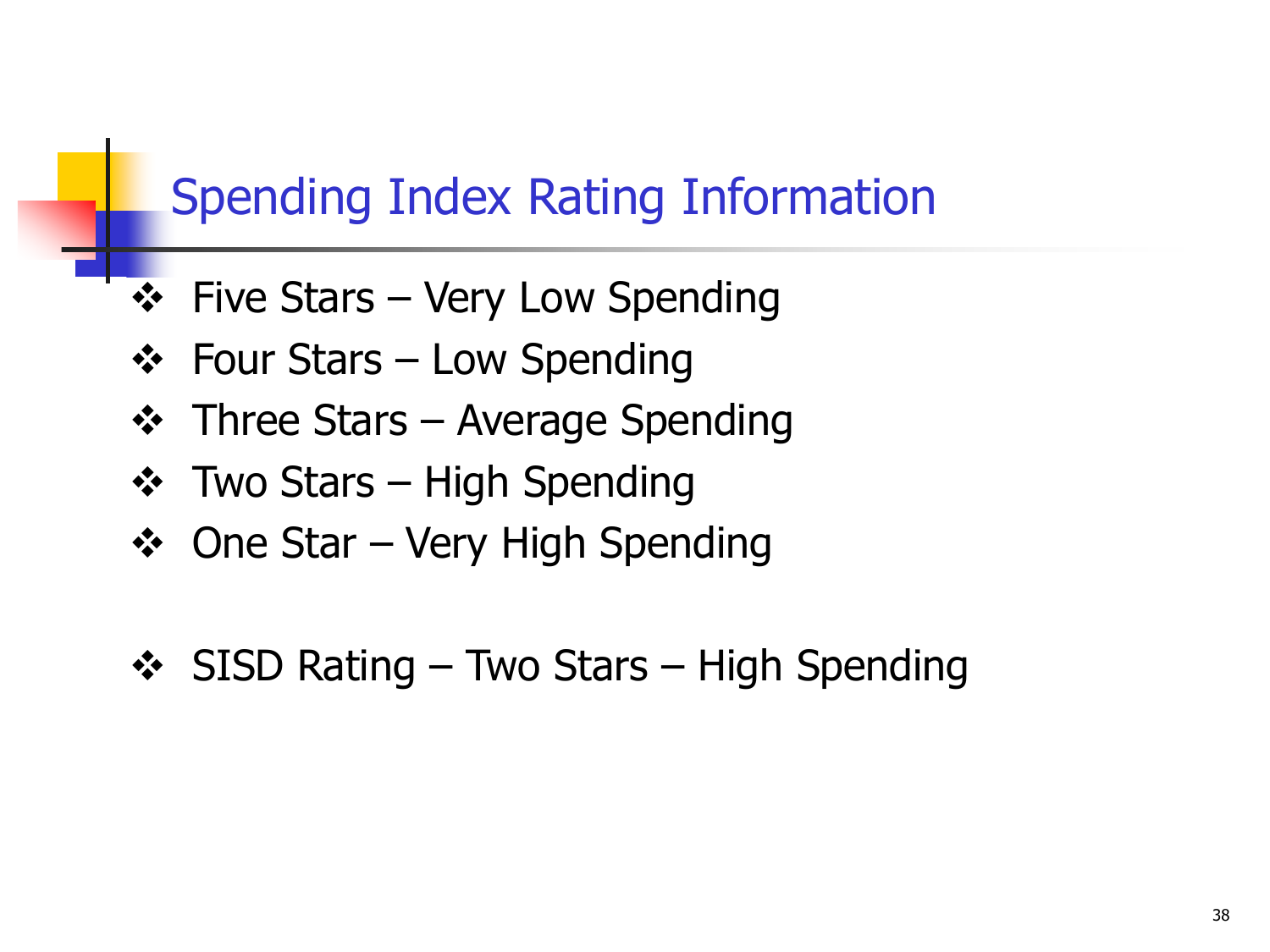### FAST - Core Operating Cost Per Student

- Includes all governmental funds
- Excludes functions for transportation, food service, community services, debt service, facilites acquisition and construction and other governmental charges

Salary costs are increased by a Comptroller' comparable wage index factor

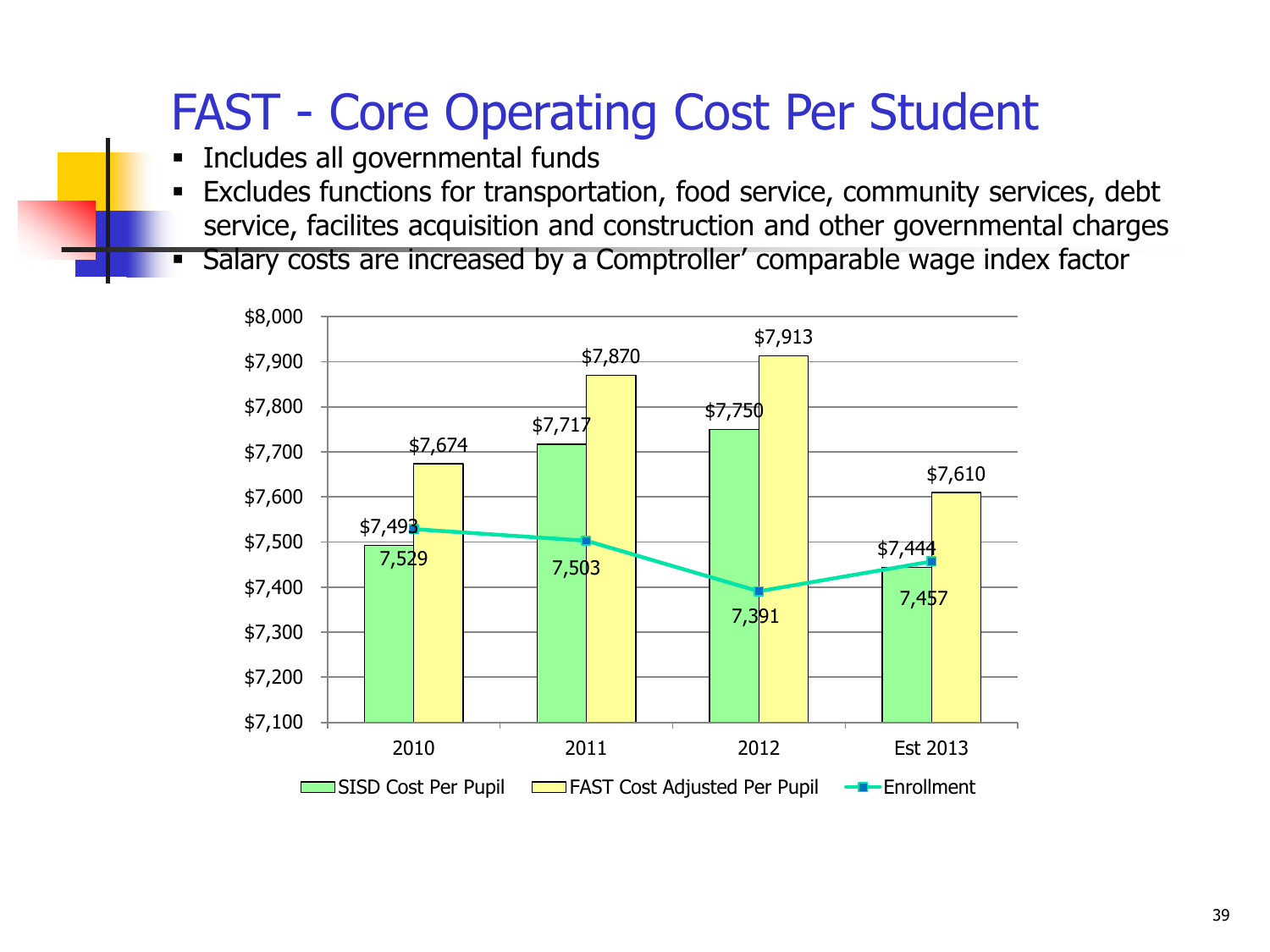### Total Operating Exp Per Student

- **Includes all governmental funds**
- Excludes functions for community services, debt service, and other governmental charges as well as all capital outlay (object code)



SISD Expenditures Note:

2010 includes per pupil exp of \$140 from ARRA Stimulus Grants

2011 includes per pupil exp of \$495 from ARRA Stimulus Grants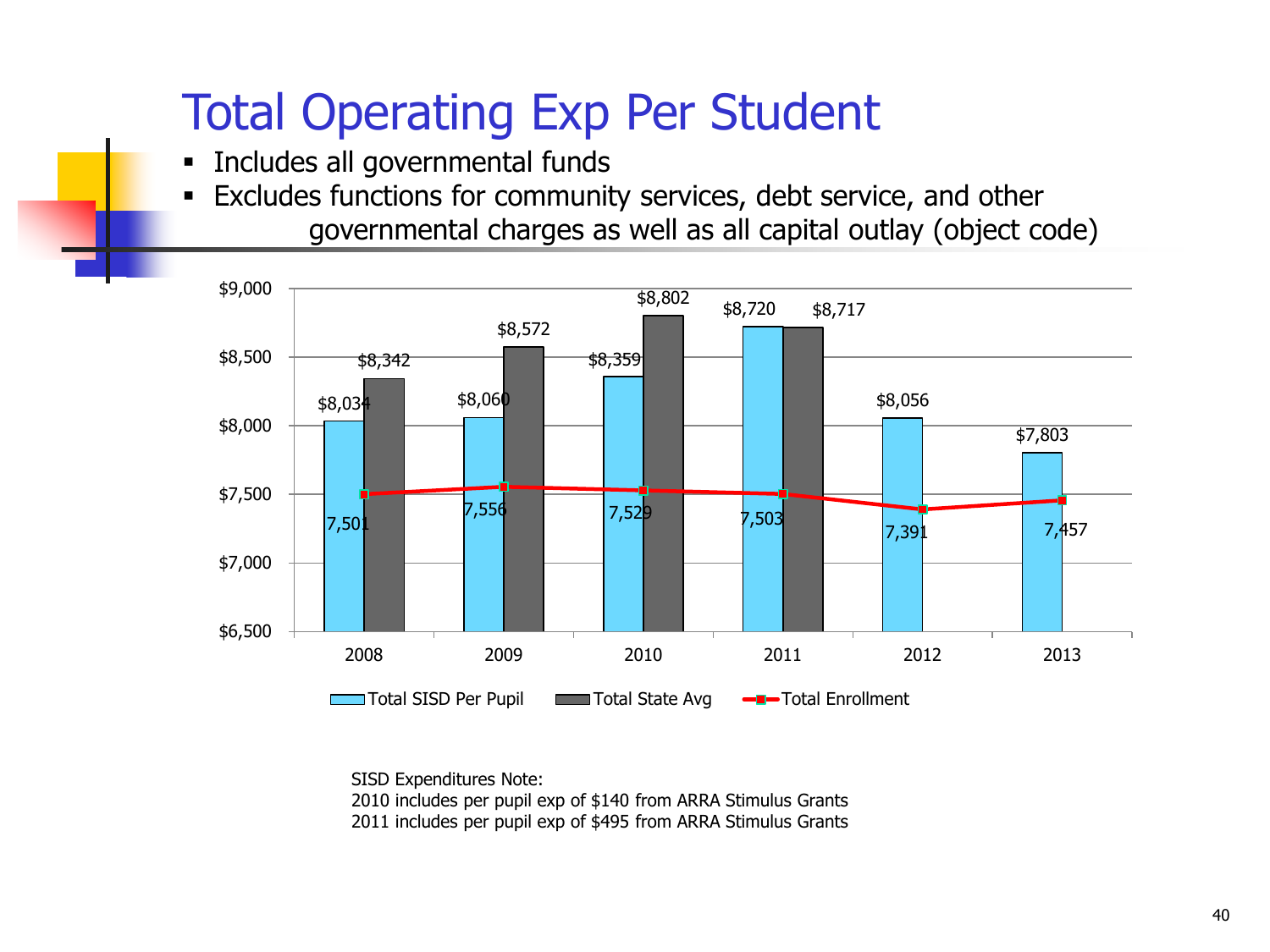#### FAST – Total Expenditures Per Student

Includes all expenditures for all governemental funds



SISD Expenditures Note:

2009 includes per pupil exp of \$2,130 from 2008 Bond

2010 includes per pupil exp of \$2,627 from 2008 Bond and \$140 from ARRA Stimulus Grants

2011 includes per pupil exp of \$803 from 2008 Bond and \$495 from ARRA Stimulus Grants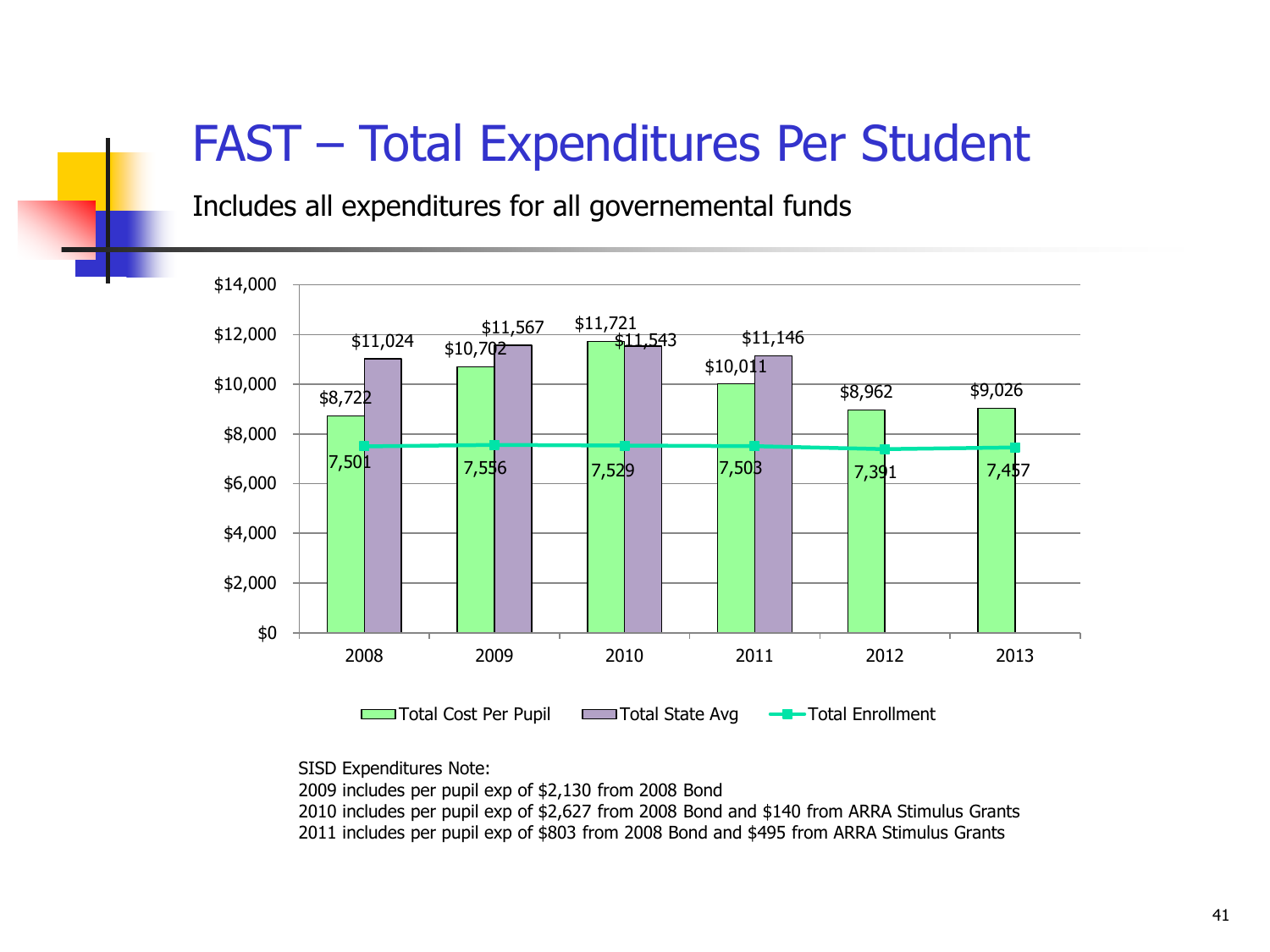### Review of Data

- Review of data for "peer"districts showed the following for Seguin ISD
	- Number of students per teacher is very low
	- $\div$  Number of educational aides is somewhat high as a percent of total staff
	- $\div$  Number of auxiliary staff is high as a percent of total staff
	- $\div$  Debt outstanding per student is low and debt outstanding per resident is very low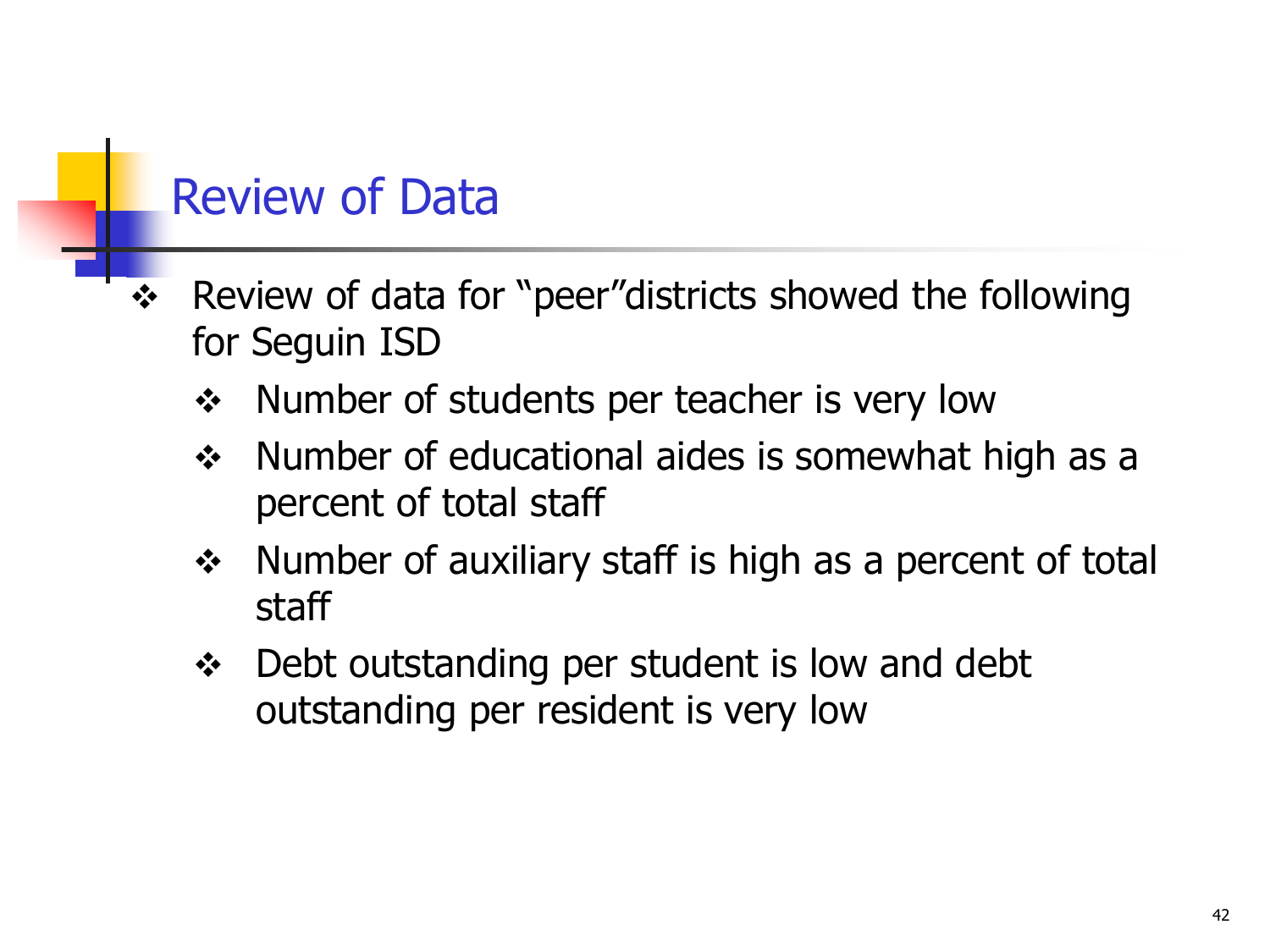### Board Considerations

86% of District operating expenditures are payroll related, so recommendations that reduce payroll costs could improve the District's rating.

The recommendations also reduce facilities operating cost

- $\triangleright$  Consider closing one elementary campus to increase remaining campus sizes to a more efficient level
- $\triangleright$  Consider moving 6<sup>th</sup> grade students to the middle schools
- $\triangleright$  Consider combining Burges DAEP at a common location with the MBLC Alternative School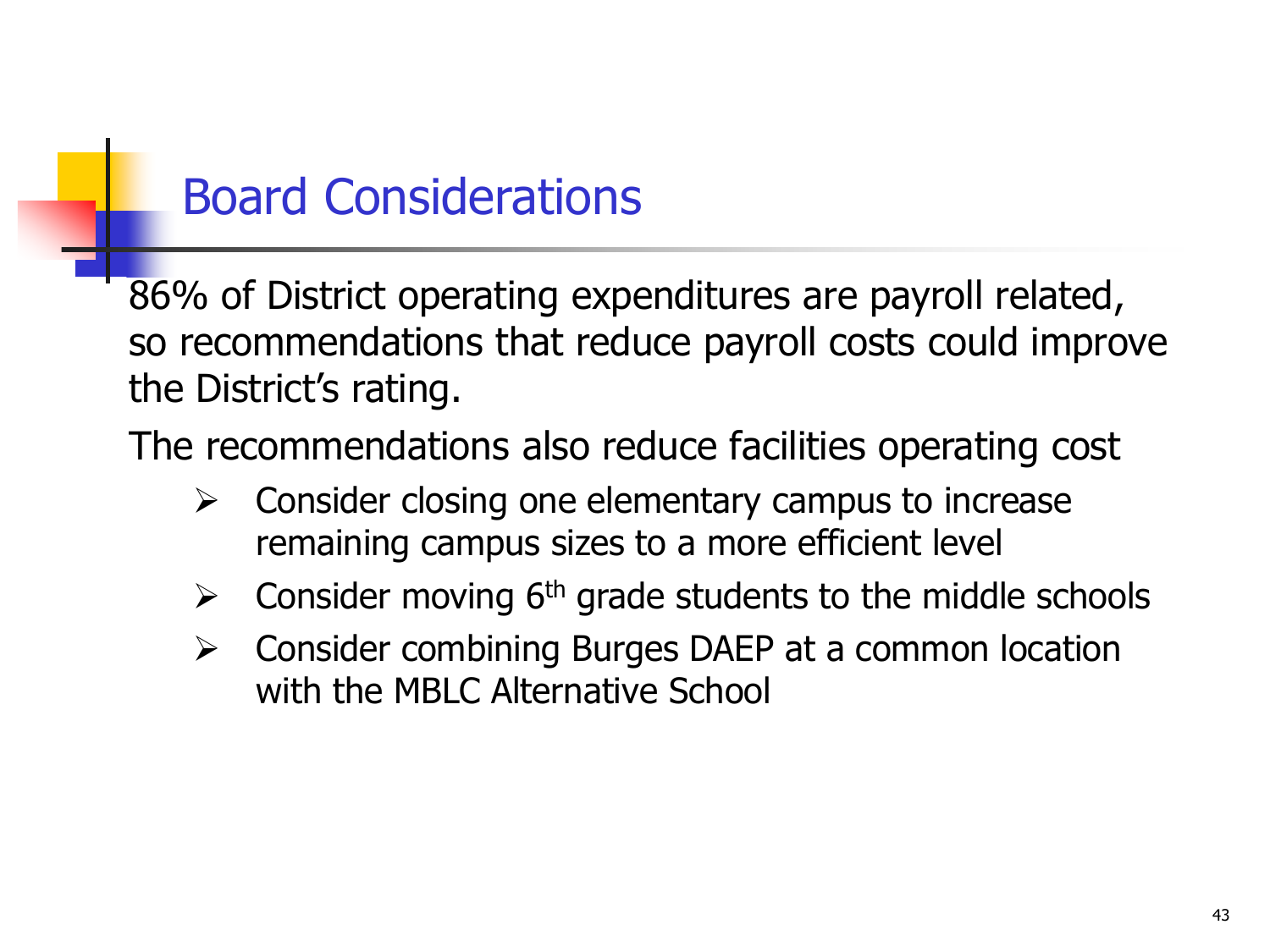## Board Considerations (continued)

- $\triangleright$  Contract for a position/salary study to determine possible efficiencies in staffing levels
- $\triangleright$  Consider if staggered bell schedule may reduce the cost of transportation staff and equipment
- $\triangleright$  Consider a capital improvements plan for replacement of major equipment such as HVAC to reduce repair costs
	- Maintenance/repair costs are included in "Core Operating Costs" while Capital Outlay (new major equipment) expenses are not included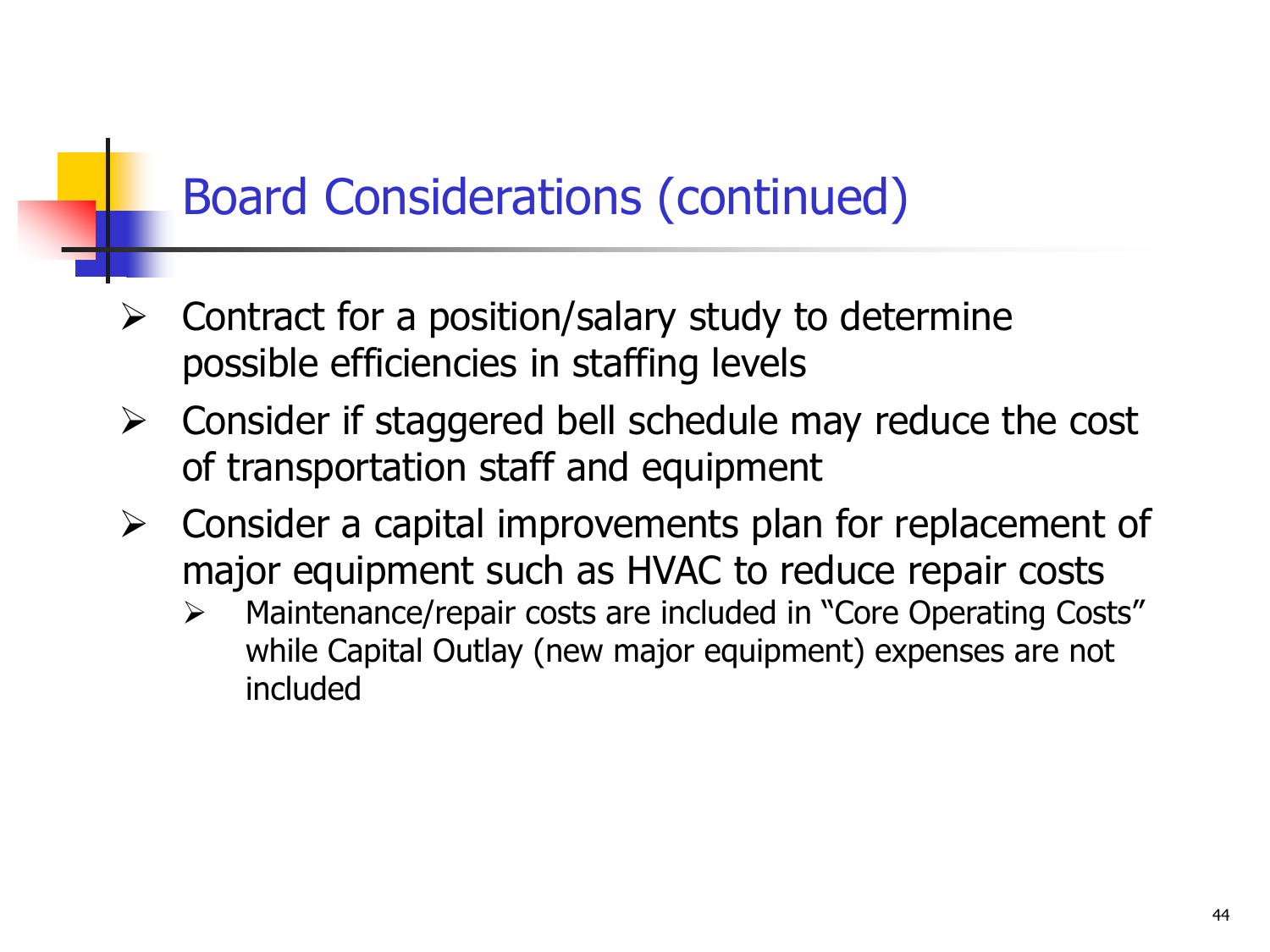### SMART PRACTICES

- Comptroller publishes "Smart Practice" ideas developed by contacting districts showing low spending relative to peers or strong academic performance
- SISD staff reviewed the "Smart Practices" and identified a number of practices currently used by the District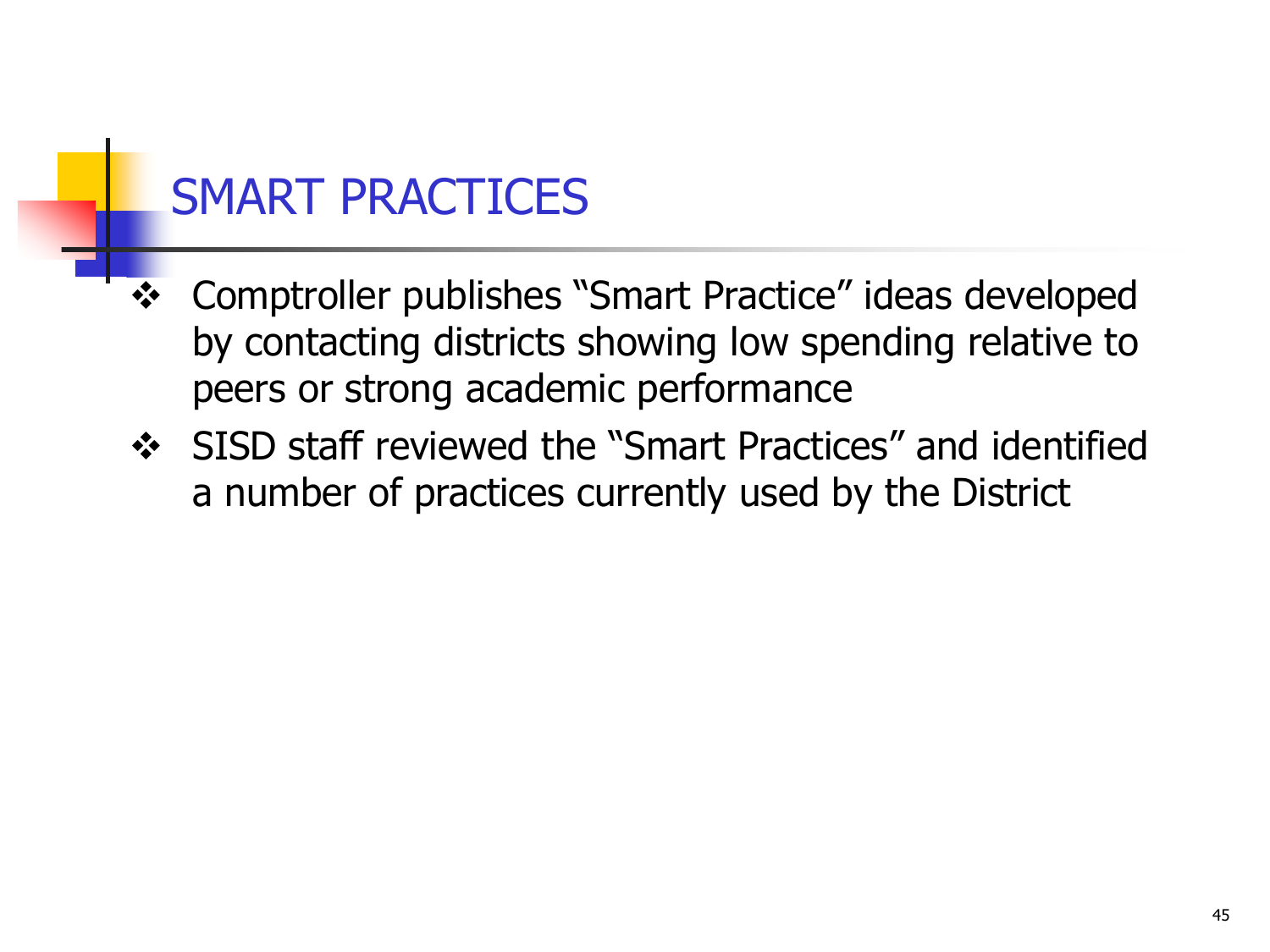### SMART PRACTICES USED BY SISD

- ◆ Use of Texas Virtual School Network to offer foreign language classes
- ❖ Web based staff training
- ❖ Distance learning for dual-credit classes
- Posting of handbooks and notices on District website and networking of workstations to high volume printers to reduce printing costs
- Staffing of food service operations to industry cost-effective meals per labor hour formula
- ❖ Virtual servers to decrease number of physical servers
- Four-day summer workweek to reduce utility costs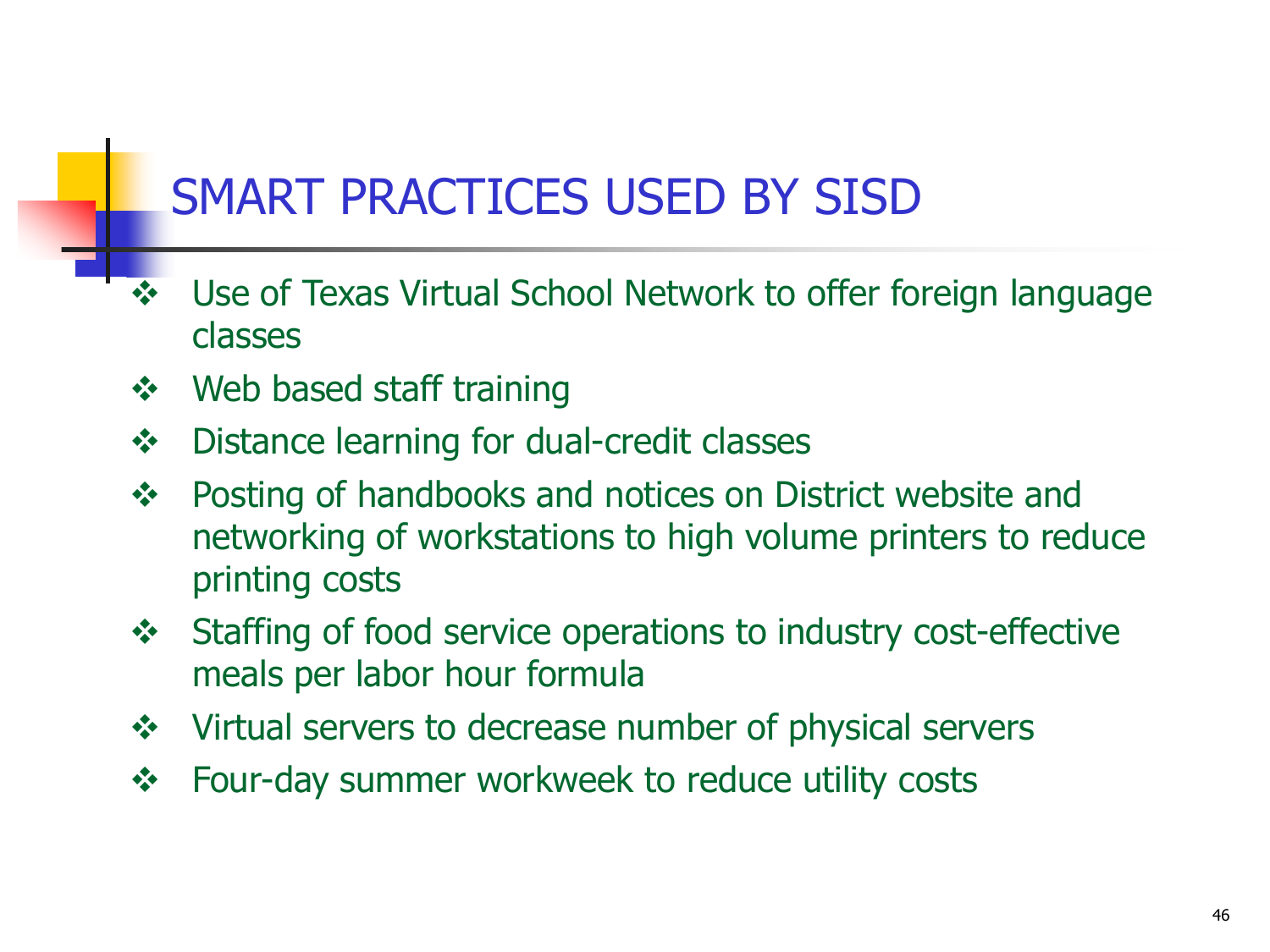### SMART PRACTICES USED BY SISD – cont.

- \* Administrative staff cost ratio of of .0633 compared to TEA acceptable ratio of.125
- ❖ Self-funded worker's compensation program and close monitoring and verification of claims
- ❖ Close monitoring of interest rates to identify refinancing opportunities that would lower cost on bonds issued
- Use of cooperatives for purchasing which allows districts to combine resources to obtain better pricing
- Use of maintenance work order system to provide information regarding equipment and develop preventive maintenance schedules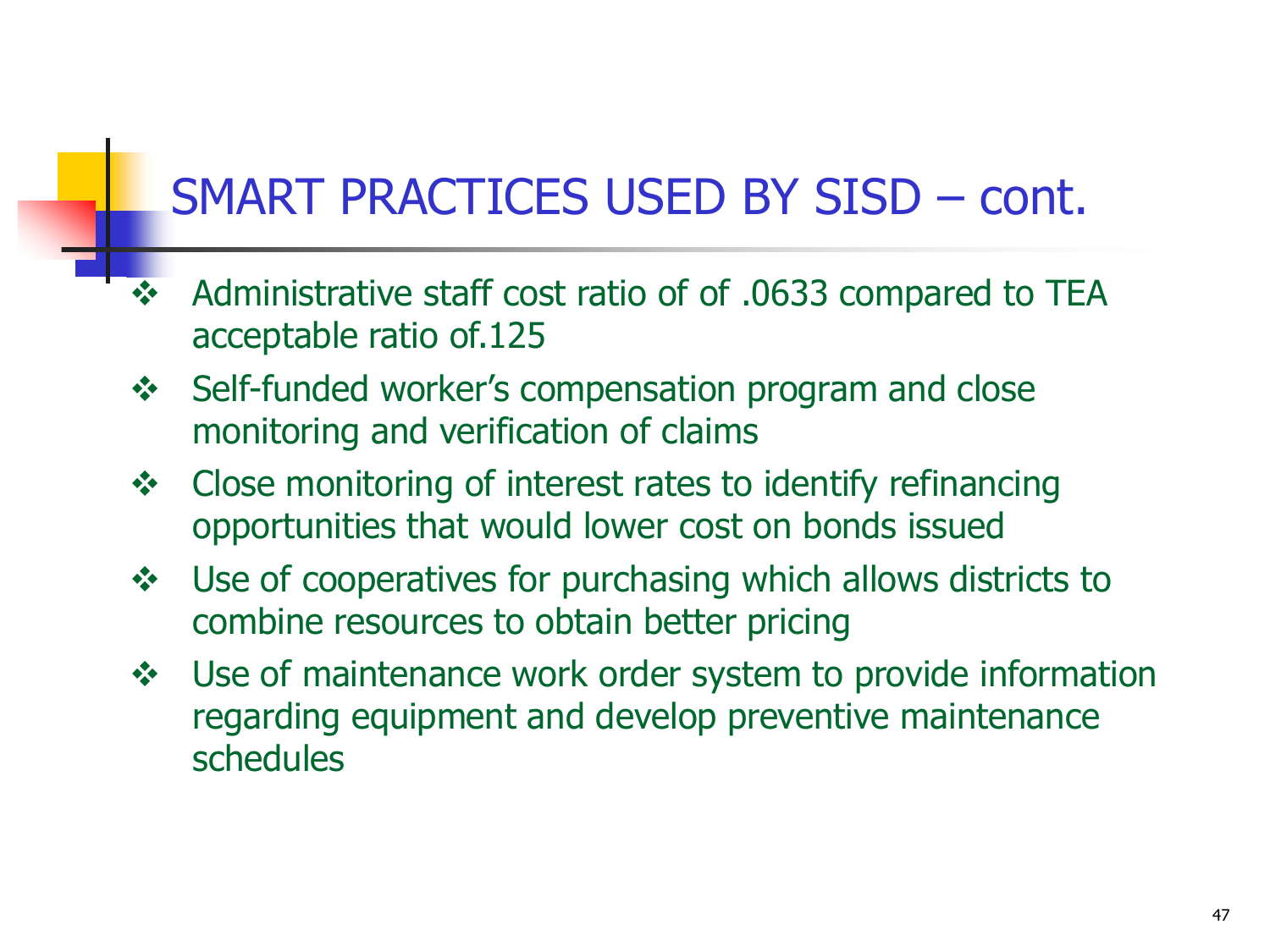# Academic Progress Rating

- ❖ Academic Progress Measure is from Comptoller's methodology applied to state accountability results
- Data for all students in the state is used in the development of a Progress Measures in Math and Reading
- The Composite Progress Rating includes both academic measures
- $\div$  Each District and Campus receives a rating of from 1 to 5 stars for the Composite Progress Rating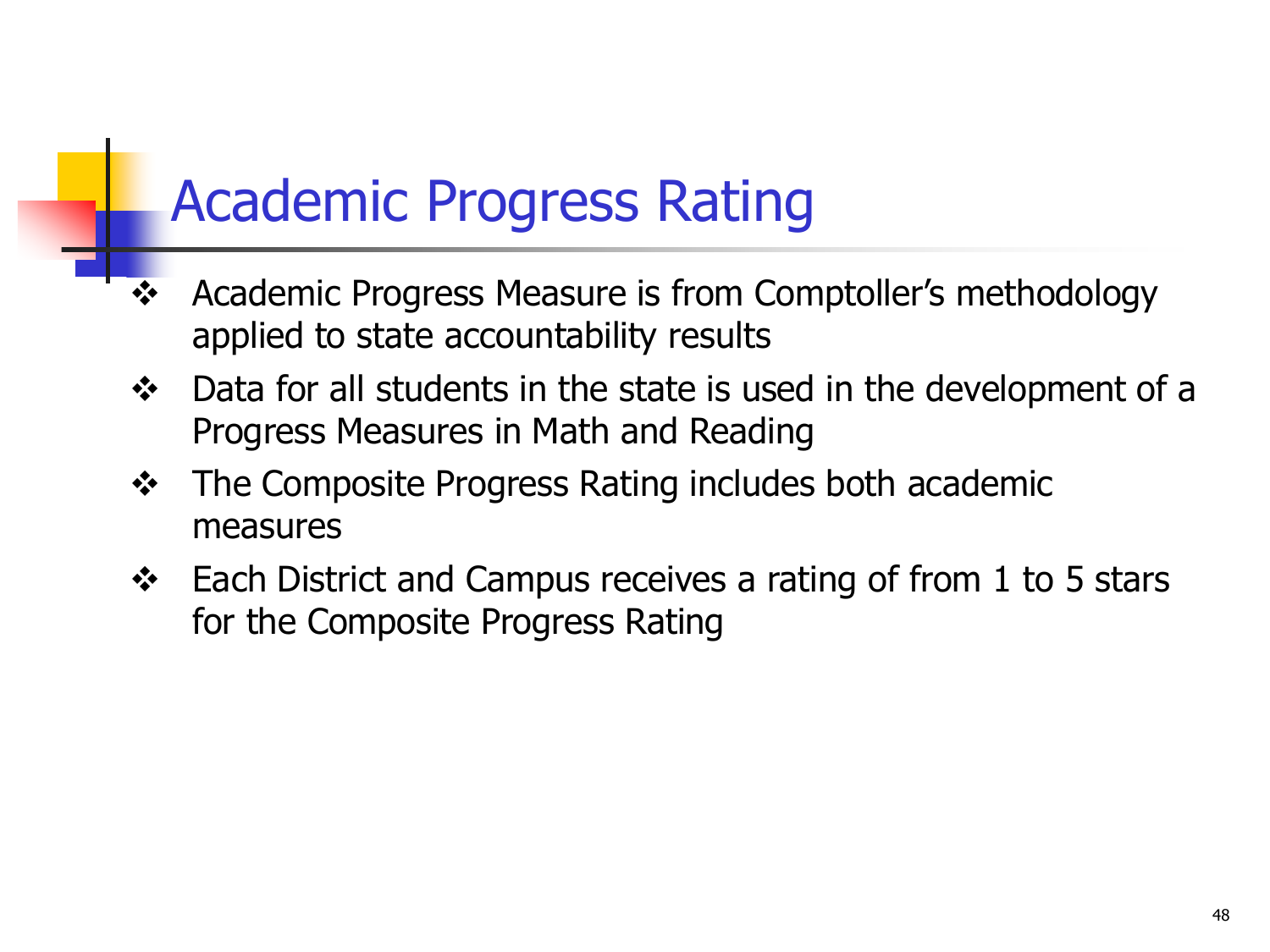### Student Composite Progress Rating Information

- $\div$  Five Stars 80-99 Percent
- Four Stars 60-79 Percent
- ❖ Three Stars 40-59 Percent
- Two Stars 20-39 Percent
- $\div$  One Star < 20 Percent
- $\div$  SISD Rating One Star 12<sup>th</sup> Percentile
	- $\div$  Math 27<sup>th</sup> Percentile
	- ❖ Reading 9<sup>th</sup> Percentile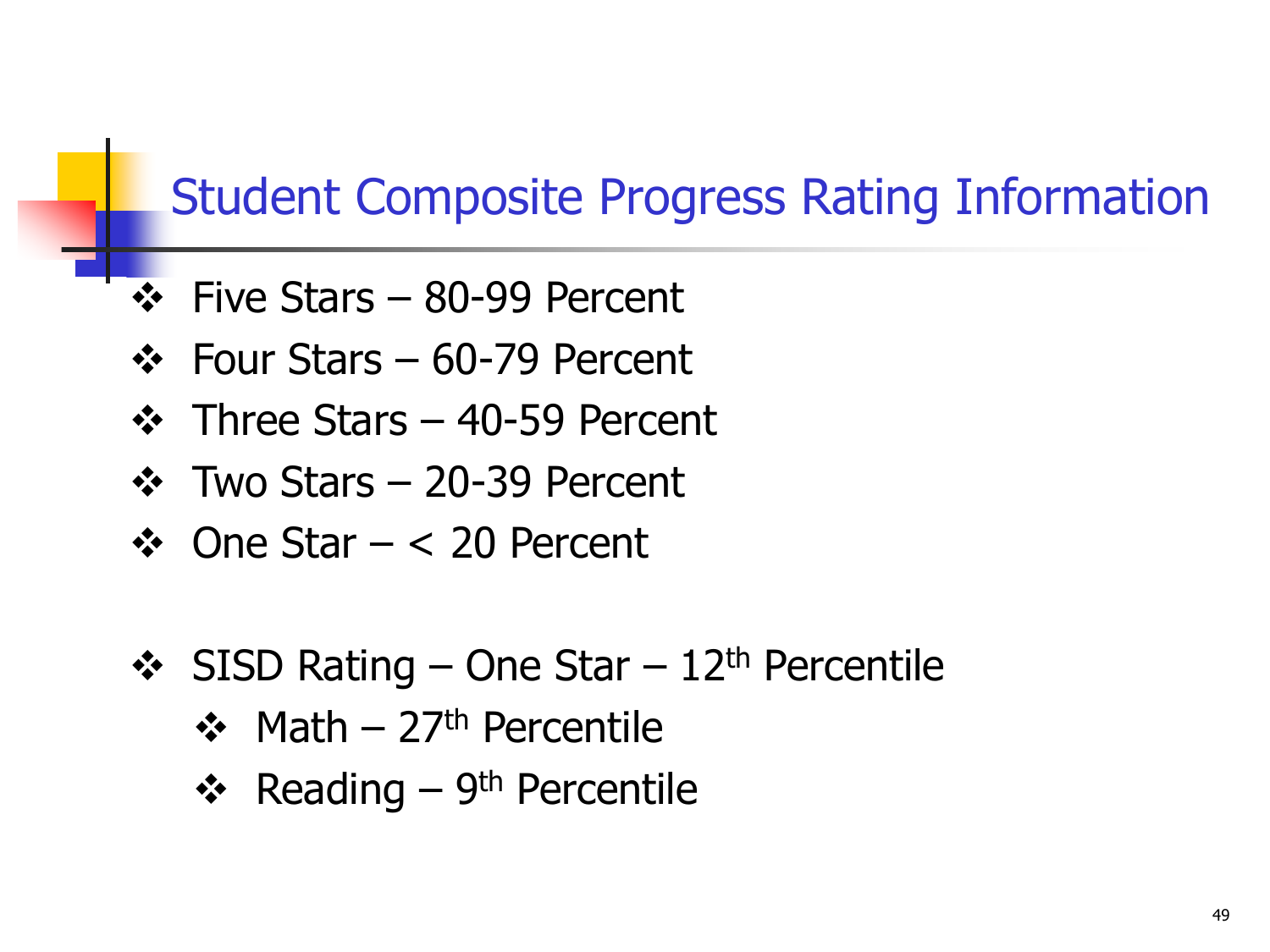### Student Progress Measures Recommendations

- Provide Common Instructional Framework that outlines expectations for best practices implementation of curriculum
- $\triangleright$  Develop common data analysis processes to target student interventions
- $\triangleright$  Provide professional development plan that is data driven and emphasizes Guided Reading and Balanced Literacy skills for ELA and new TEKS and small group instruction in Math
- $\triangleright$  Implement RtI intervention levels on all campuses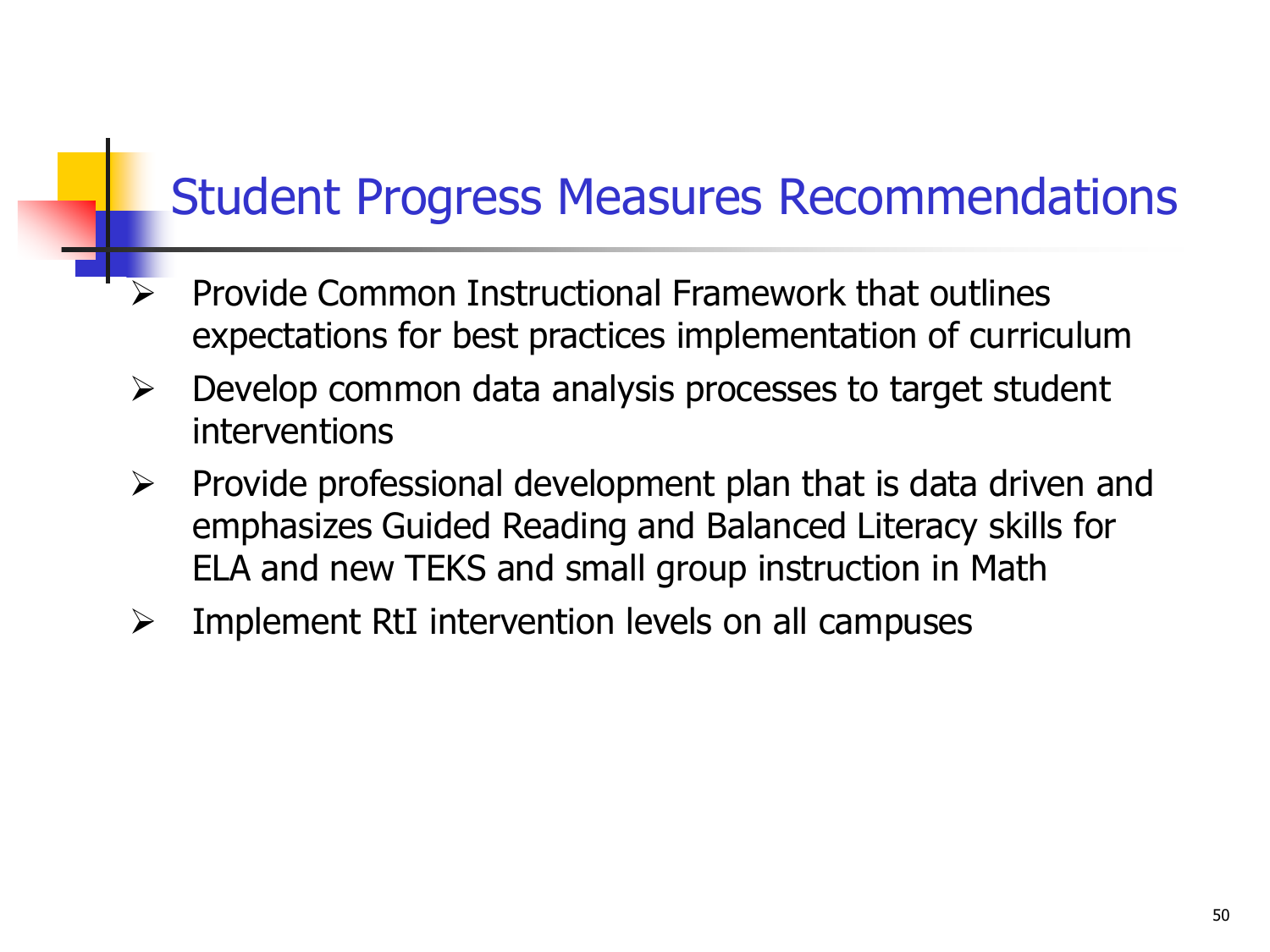### Student Progress Measures Recommendations - **Continued**

- Continue building teacher capacity through Planning Protocol **Activities**
- $\triangleright$  Review staffing patterns to allow for effective inclusion coteaching in Special Ed and ELL classes
- $\triangleright$  Enhance implementation of PBIS behavior program to improve classroom culture and learning
- $\triangleright$  Continue Learning Walks to provide monitoring by and support from instructional administration staff